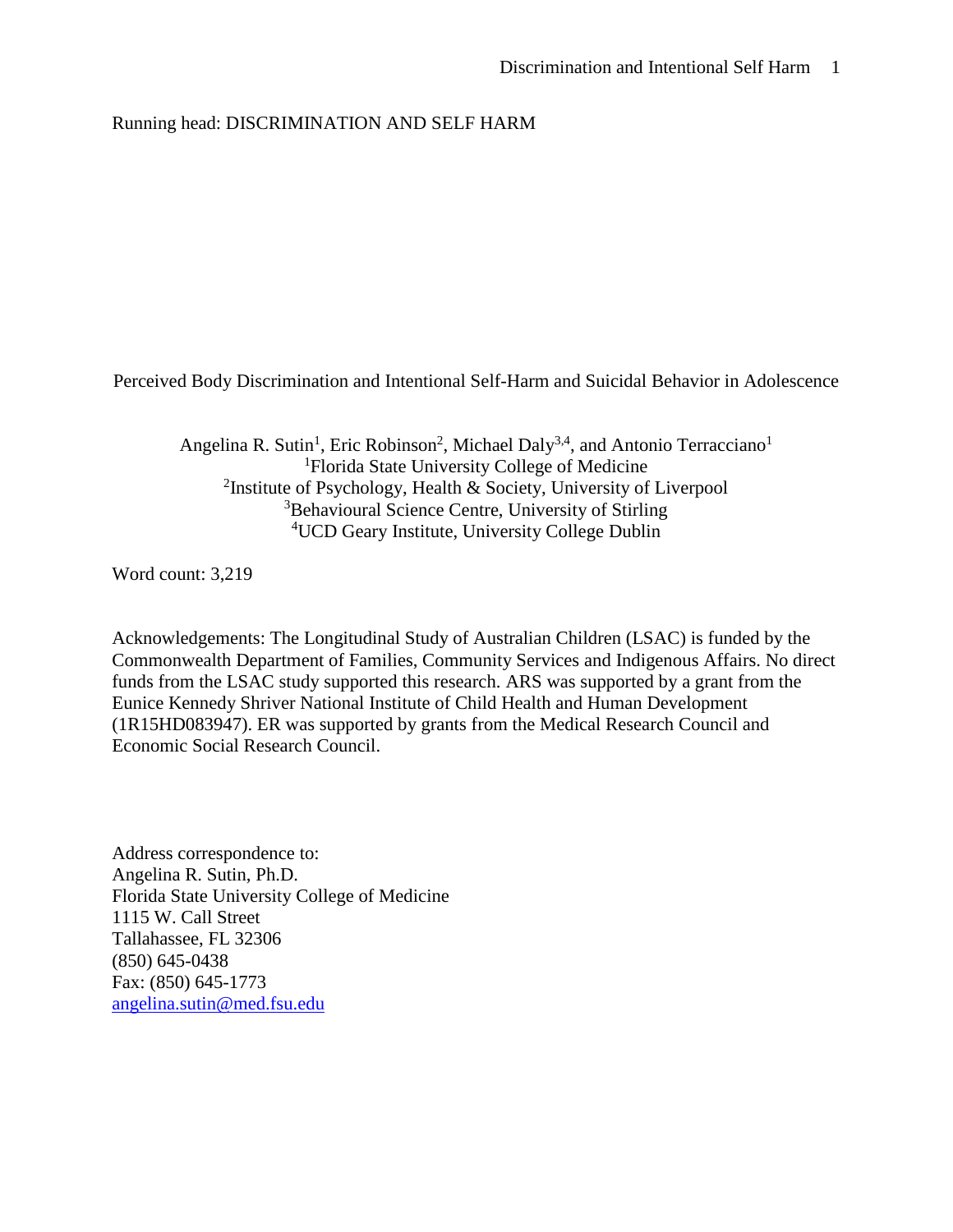#### Abstract

**Background**: This study examines whether discrimination based on the body is associated with intentional self-harm and suicidal behavior in adolescence.

**Methods**: Participants were from the Longitudinal Study of Australian Children (*N*=2,948; 48% female). Discrimination and items on self-harm and suicidal behavior were measured in the Wave 6 assessment, when study participants were 14-15 years old. Body mass index (BMI), depressive symptoms, peer victimization, and weight self-perception were also assessed. **Results**: Discrimination was associated with increased risk of thoughts of self-harm (OR=2.41, 95% CI=1.88-3.10), hurting the self on purpose (OR=2.27, 95% CI=1.67-3.08), considering suicide (OR=2.17, 95% CI=1.59-2.96), having a suicide plan (OR=2.50, 95% CI=1.81-2.47) and attempting suicide (OR=1.96, 95% CI=1.30-2.96), controlling for socio-demographic factors, BMI, and depressive symptoms. These associations generally held adjusting for peer victimization or weight self-perception.

**Conclusions**: Weight discrimination has been associated consistently with poor outcomes in adulthood. The present research indicates these associations extend to adolescence and an extremely consequential outcome: the social experience of weight increases risk of intentional self-harm and suicidal behavior.

Keywords: weight discrimination, self-harm, suicide, social connection, weight perception, peer victimization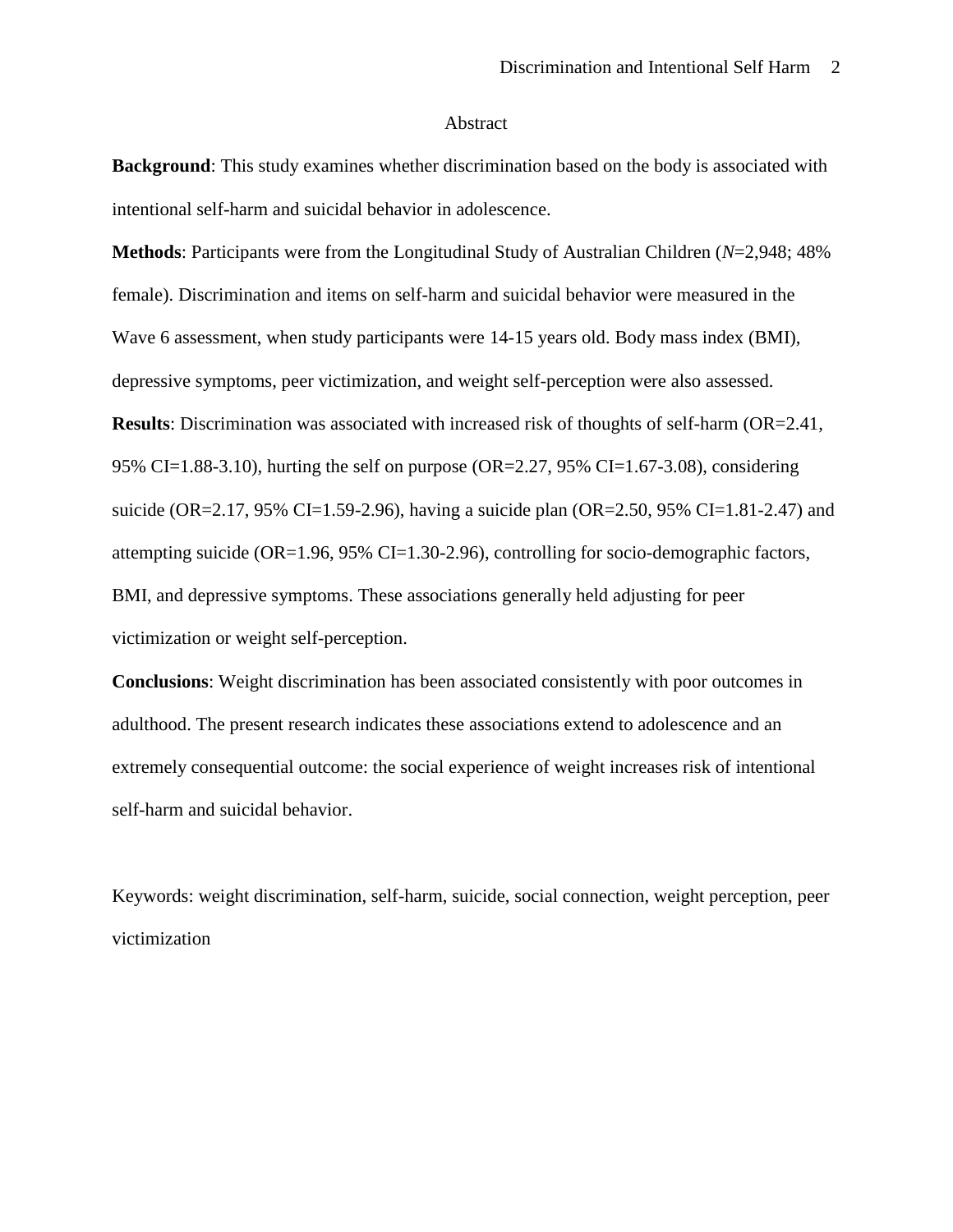Many individuals report unfair treatment on the basis of their body<sup> $a<sup>1</sup>$ </sup>. Although often justified as a motivator for weight loss, weight discrimination (i.e., unfair treatment on the basis of body weight) is a consistent predictor of negative health outcomes, including greater weight gain over time  $2$ . The negative correlates of weight discrimination are not limited to weight gain. Individuals who experience weight discrimination are at greater risk of high allostatic load  $3$ , poor regulation of eating behavior<sup>4</sup>, and greater psychological distress<sup>5</sup> and disease burden<sup>6</sup>. Ultimately, individuals who experience weight discrimination die younger than individuals who have not experienced it  $<sup>7</sup>$ . Thus, far from being innocuous, weight discrimination may harm the</sup> psychological and physical health of the individual. Most research on the correlates of weight discrimination has focused on adults. Adolescents, however, are not immune to this form of discrimination. It is clear that adolescents experience weight discrimination, and that it is associated with worse psychological well-being  $\delta$ . The present research examines whether it is also associated with an extreme manifestation of psychological distress – intentional self-harm (i.e., thoughts and actions toward intentionally hurting the self<sup>9</sup>) and suicidal behavior<sup>10</sup>, including thoughts [ideations] about killing oneself, suicidal plans, and attempts to kill oneself.

Suicide is a growing problem for both adolescents and adults. Between 1999 and 2014, the rate of suicide in the United States increased by nearly  $25\%$   $^{11}$ . The suicide rate increased across all age groups but was particularly pronounced among adolescent females <sup>11</sup>. Other countries have seen similar increases in suicide in recent years <sup>12</sup>. Among adolescents, suicide is the second leading cause of death in the United States  $13$ . The prevalence of suicidal ideation is

 $\overline{\phantom{a}}$ 

<sup>&</sup>lt;sup>a</sup> Body discrimination includes unfair treatment on the basis of various aspects of the body, such as weight, height, and body shape. Most of the literature on body discrimination is focused on weight discrimination. We refer to weight discrimination throughout the paper to be consistent with this broader literature.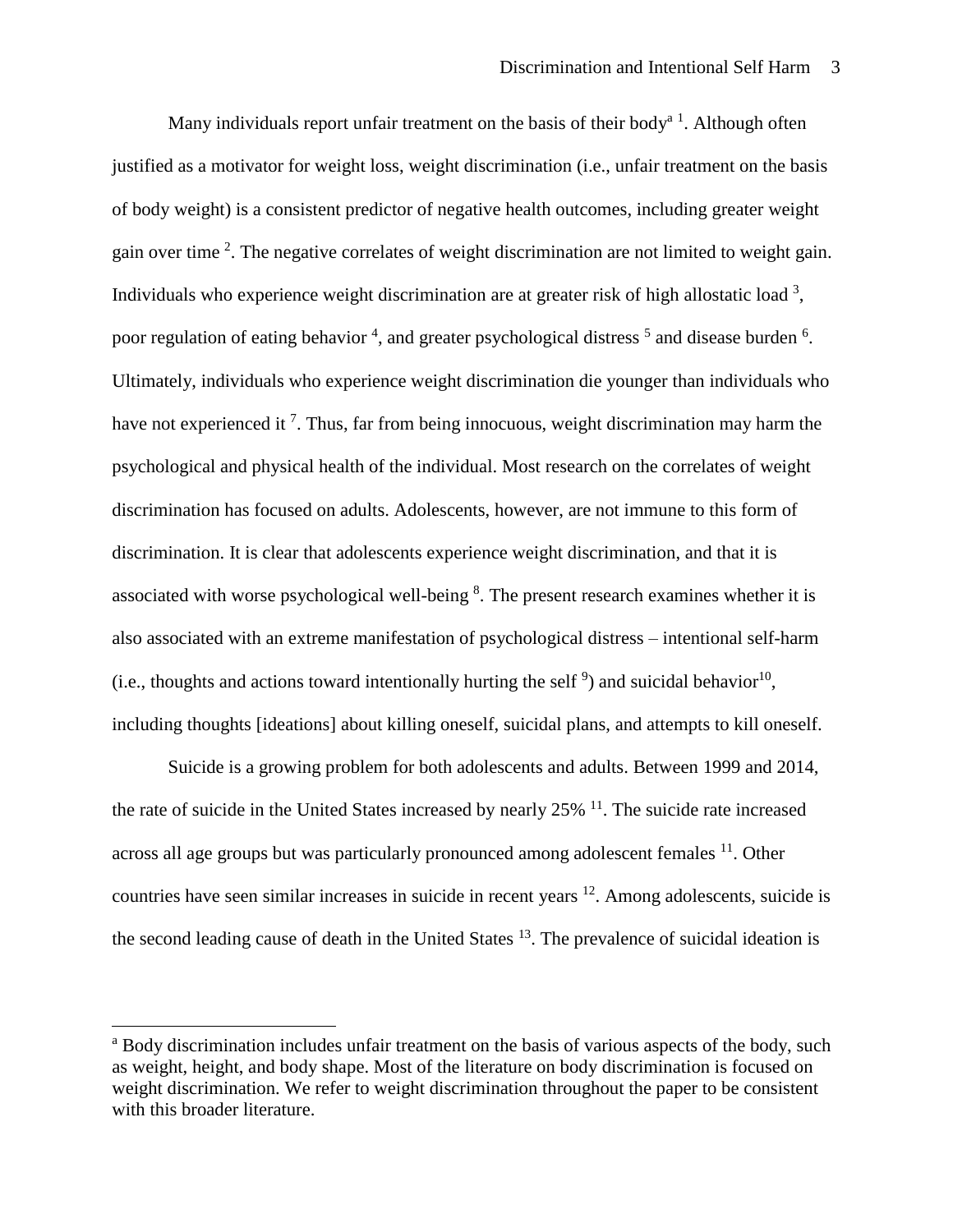higher and is a precursor to attempted suicide <sup>14</sup>. Suicide is the end result of a complex web of biological, psychological, and social factors <sup>15</sup>. It is critical to identify factors that increase risk of thoughts and actions toward hurting the self, especially during sensitive developmental periods, such as adolescence.

Previous research has shown consistently that interpersonal aggression in the form of peer victimization increases risk of self-harm and suicidal ideation <sup>16</sup>. Interpersonal aggression refers to anger, hostility and/or violence directed at another person, and peer victimization refers to these behaviors between children <sup>17</sup>. Weight discrimination can be a form of peer victimization – if the unfair treatment based on weight is by an adolescent's peer or peers – but it is also broader than peer victimization because it can be by people other than the adolescent's peers (e.g., healthcare providers, store clerks, etc.). Adolescents with overweight or obesity are particularly vulnerable to both weight discrimination and peer victimization <sup>18</sup>.

The present research extends this literature to address whether unfair treatment on the basis of the body is an independent risk factor for thoughts and actions focused on intentionally harming the self. There is some evidence that weight discrimination may increase vulnerability to suicidal ideation among adolescents. Adolescents who have been teased because of their weight, for example, are more likely to have thoughts of suicide than those who have not been teased <sup>19</sup>. Further, this association is observed irrespective of whether the teasing is from friends or family members <sup>19</sup>. Similar to teasing, weight discrimination may also increase risk of intentional self-harm and suicidal behavior.

In examining this association, it is critical to account for other factors related to weight discrimination that also increase risk of suicidal behaviors and thus may confound the association. During adolescence, individuals tend to be sensitive about how they are perceived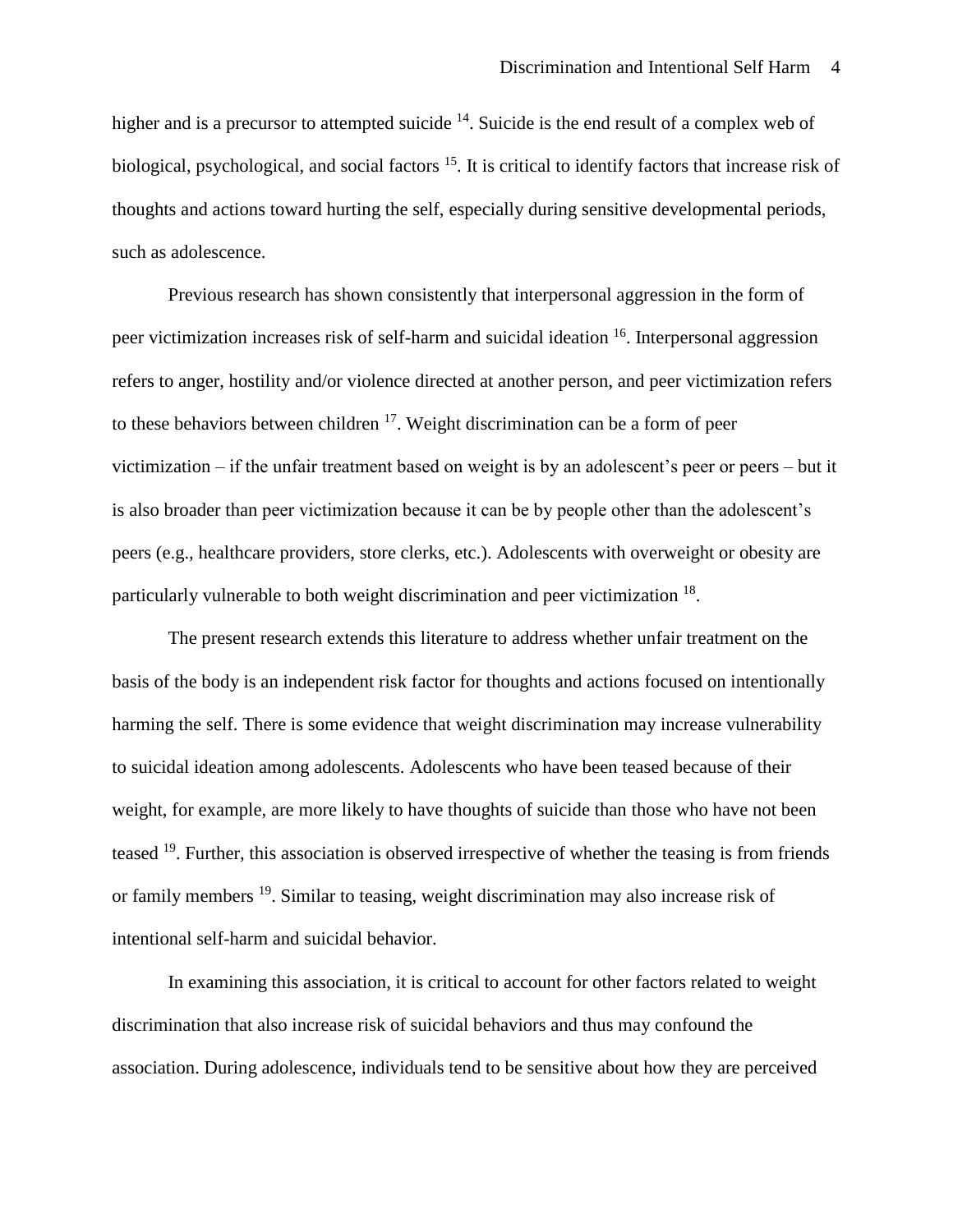and how they fit in with their peers  $20$ . There is consistent evidence, for example, that peer victimization increases risk for suicidal thoughts, plans, and attempts  $2<sup>1</sup>$ . Adolescents who measure in the overweight or obese body mass index (BMI) categories are particularly vulnerable to be victimized  $^{22}$ . Compared to their peers with normal weight, children who measure in the overweight and obese BMI categories are at an approximately 20% and 50% greater risk, respectively, of peer victimization because of their weight  $^{23}$ . Regardless of the reason for the victimization, it is estimated that it is associated with a more than two-fold increased risk of suicidal thoughts and suicide attempts <sup>16</sup>.

In addition to vulnerability to peer victimization, adolescents are also particularly sensitive about their body weight. Although measured overweight and obesity tend to be unrelated to suicide attempts and protective rather than harmful against suicide  $^{24}$ , how adolescents perceive their body weight is associated with thoughts of self-harm  $25$ . In particular, compared to those who see themselves as about the right weight, adolescents who perceive themselves either as overweight or underweight are at greater risk of thoughts of suicide <sup>26</sup>. Thus, rather than objective body weight, the psychological experience of body weight may be what puts adolescents at risk of suicidal behaviors.

Adolescent girls tend to be sensitive about their body weight and more vulnerable to weight-related victimization than adolescent boys  $27$ . There is also some evidence that adolescent girls engage in more thinking, planning, and attempting suicide than adolescent boys <sup>28</sup>. Despite these mean-level differences by gender, there tends to be no gender differences in the relation between weight-related teasing and suicidal behaviors: Girls and boys who experience such teasing are equally likely to think about harming themselves <sup>19</sup>. The association between weight discrimination and health-risk behaviors also tends to be similar across females and males in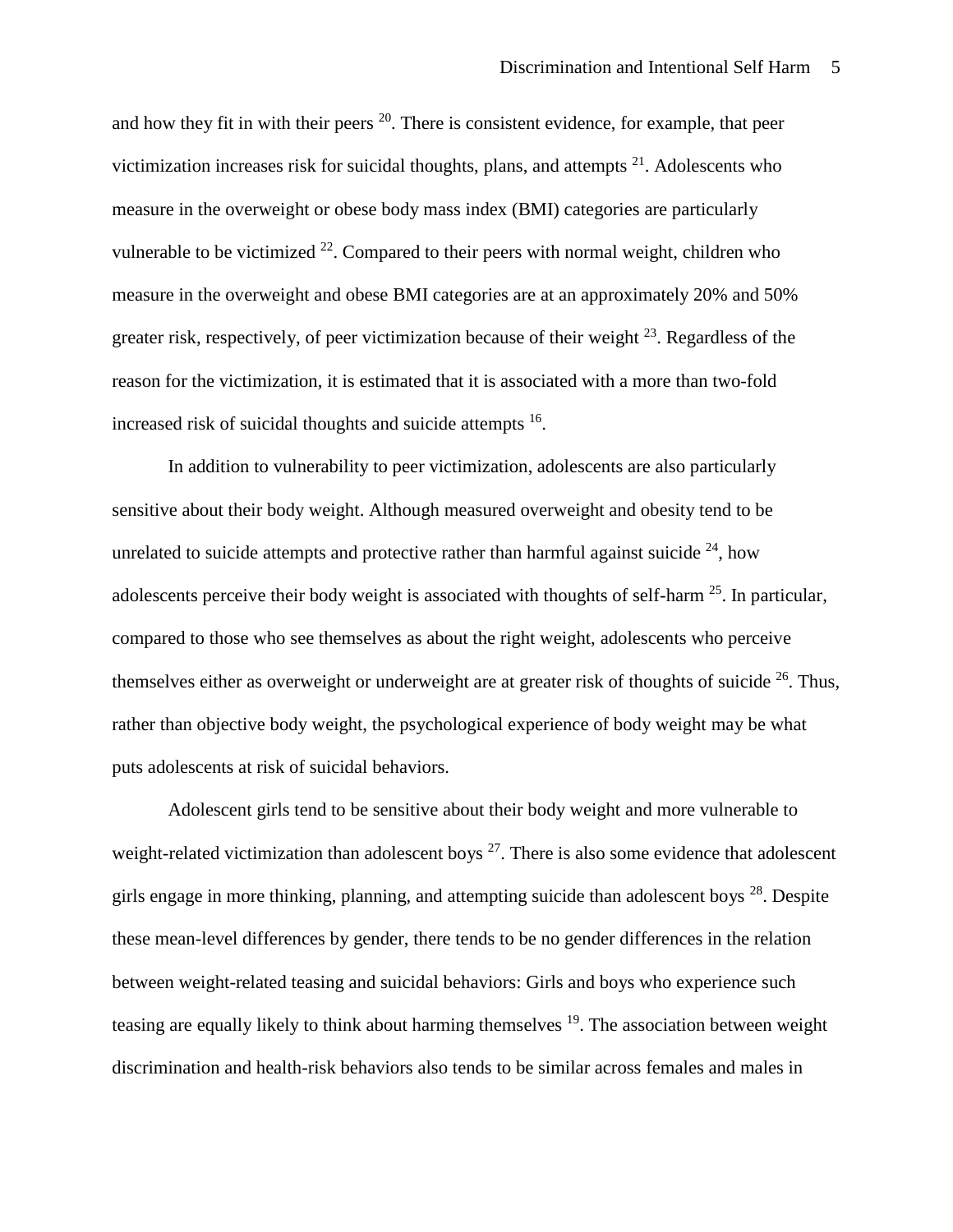adulthood <sup>29</sup>. A gender difference, however, does emerge for weight perception: adolescent girls who perceive themselves as overweight are more likely to engage in suicidal behavior than boys who perceive themselves as overweight in one study  $30$ . It is thus unclear from these related literatures whether the association between weight discrimination and suicidal behavior would be moderated by gender. As such, it is critical to examine whether the associations are similar for adolescent girls and adolescent boys or whether one gender is at greater risk.

The present study uses a large sample of adolescents to examine the association between weight discrimination, in the form of body discrimination, and intentional self-harm, including thoughts and actions of deliberately hurting the self, and suicidal behaviors, including thoughts, plans, and attempts. Our work is guided by a conceptual framework (Figure 1)<sup>31</sup> that integrates components from the literatures on weight discrimination, peer victimization, and weight perception and theories of self-harm and suicidal behavior. Specifically, we aim to address whether weight discrimination has associations with these outcomes that are independent from a related form of interpersonal aggression (peer victimization) and from a related form of perception (self-perceived weight). Within each of these literatures, there is recognition that sociodemographic factors, body weight, and depressive symptoms are associated with both the predictors (weight discrimination, peer victimization, weight perception) and the outcomes (intentional self-harm and suicidal behavior) and may confound the relation and thus should be accounted for in the model. We expect that weight discrimination will be associated with an increased risk of each aspect of self-harm and suicidal behavior, independent of current depressive symptoms, peer victimization, and self-perceived overweight. Finally, we also examine whether the association between weight discrimination and intentional selfharm/suicidal behavior varies by gender.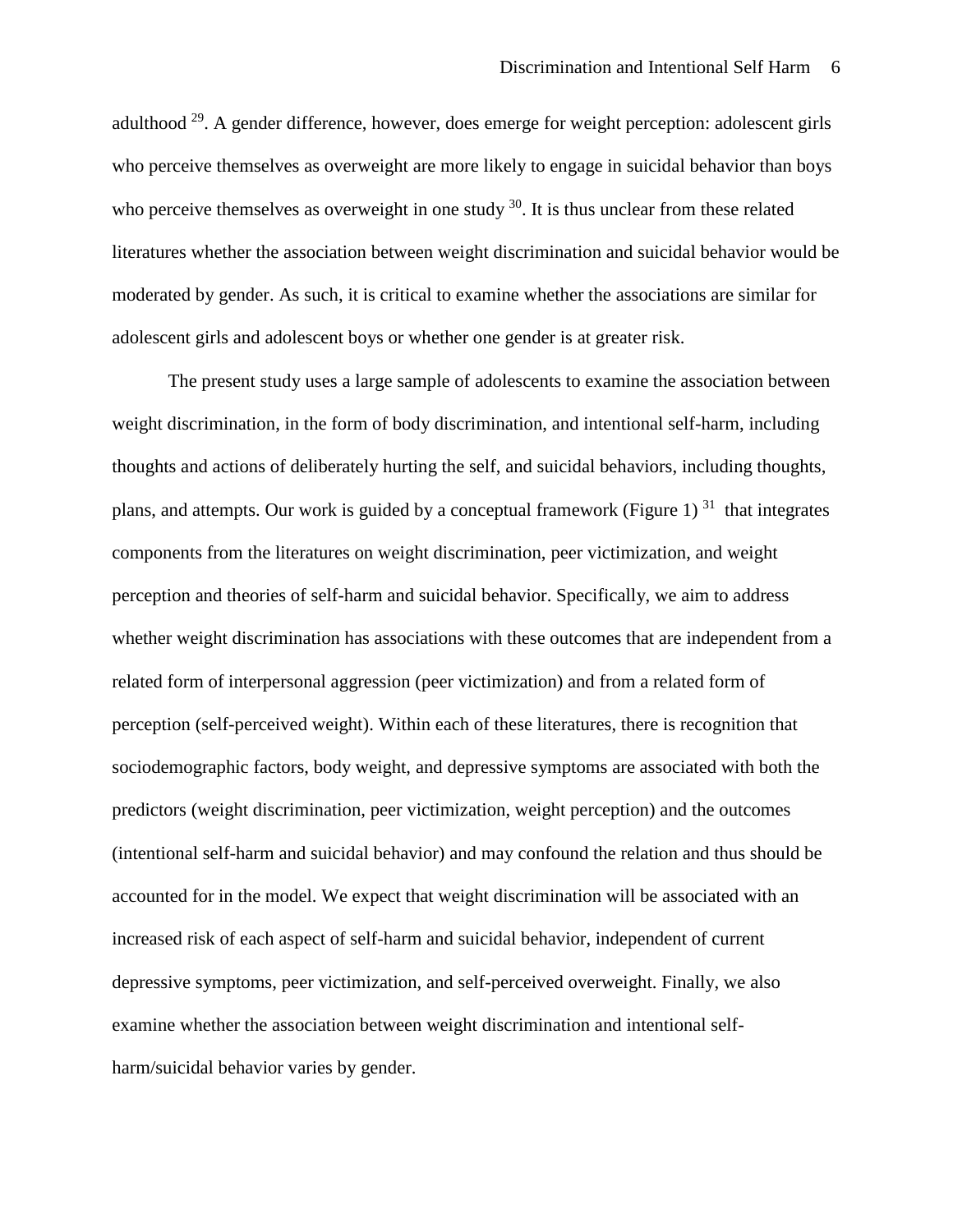#### Method

### **Participants and Procedure**

Participants  $(N=2,948)$  were drawn from the sixth wave of the older  $(K)$  cohort of the Longitudinal Study of Australian Children (LSAC)  $^{32}$  when the study children were aged 14-15. Participants were drawn from this wave because it was the first to ask study children about weight discrimination and intentional self-harm and suicidal behavior. As part of the in-home assessment, study children answered questions about many aspects of their lives using an automated computer system that allowed them to answer questions privately on a computer without fear that their answers would be overheard. All questionnaires and measures were at the sixth assessment. The Australian Institute of Family Studies Ethics Committee approved data collection for LSAC and written informed consent for each studied family was obtained before family members were asked any questions.

#### **Measures**

*Weight discrimination*. Discrimination was measured with the item, "In the last 6 months have you been treated unfairly or badly because of your body size, shape or physical appearance? (e.g., weight, height, chest size, body hair)." Participants responded yes (1) or no (0) to this item.

*BMI*. Trained staff measured the height and weight of the study children. BMI was derived as  $\text{kg/m}^2$  and converted to percentiles based on CDC growth charts  $^{33}$ . BMI was then dummy coded into underweight (BMI $<$ 5<sup>th</sup> percentile), overweight (BMI $>$ =85 to  $<$ 95<sup>th</sup> percentile), and obese (BMI>=95<sup>th</sup> percentile) categories, with normal weight (BMI>=5<sup>th</sup> percentile to  $\langle 85^{\text{th}}$  percentile) as the reference category.

*Depressive symptoms*. Depressive symptoms were measured with the Short Mood and Feelings Questionnaire, which was developed to use in epidemiological surveys and has been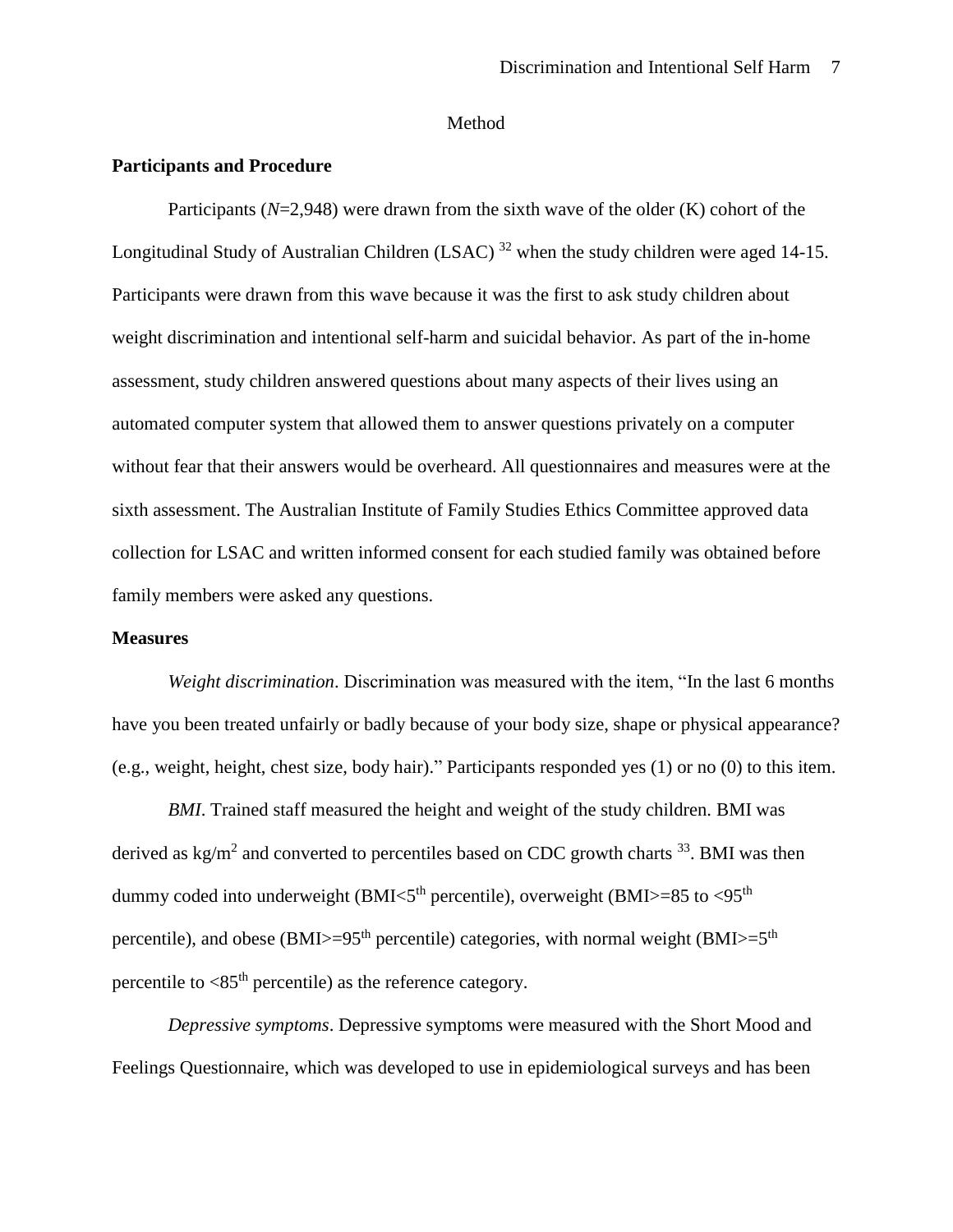found to correlate strongly with more in depth assessments <sup>34</sup>. Children rated 13 items about their mood (e.g., miserable or unhappy) in the last two weeks on a scale with 1=*true*, 2=*sometimes*, and 3=*not true*. Items were recoded to a scale that ranged from 0 [*not true*] to 2 [*true*], summed to create an index of depressive symptoms (range 0-26), and converted to z-scores (i.e., mean=0 and  $SD=1$ ).

*Peer Victimization*. Participants were asked about their experience with peer victimization over the last year  $35$ . Specifically, participants were asked, "During the last 12 months, since [month at time of interview] last year has…" (1) someone hit or kicked me on purpose, (2) someone grabbed or shoved me on purpose, (3) someone threatened to hurt me, (4) someone threatened to take my things, (5) someone said mean things to me or called me names, (6) someone tried to keep others from being my friend, (7) someone did not let me join in what they were doing, (8) someone used force to steal something from me, (9) someone hurt me or tried to hurt me with a weapon, (10) someone stole my things to be mean to me, and (11) someone forced me to do something I didn't want to do. Participants responded yes or no to each item. Peer victimization was the sum of these eleven items.

*Perceived Weight*. Participants were asked how they perceived their weight: "How do you feel about your weight at the moment?" Response options were very underweight, somewhat underweight, about the right weight, somewhat overweight, and very overweight. Participants were classified into one of three groups: perceived overweight, perceived underweight, and about the right weight. For the analysis, two dummy variables were created: one dummy variable for perceived overweight (1) and a second, independent dummy variable for perceived underweight (1) and both groups were compared to perceived about the right weight (0; reference category).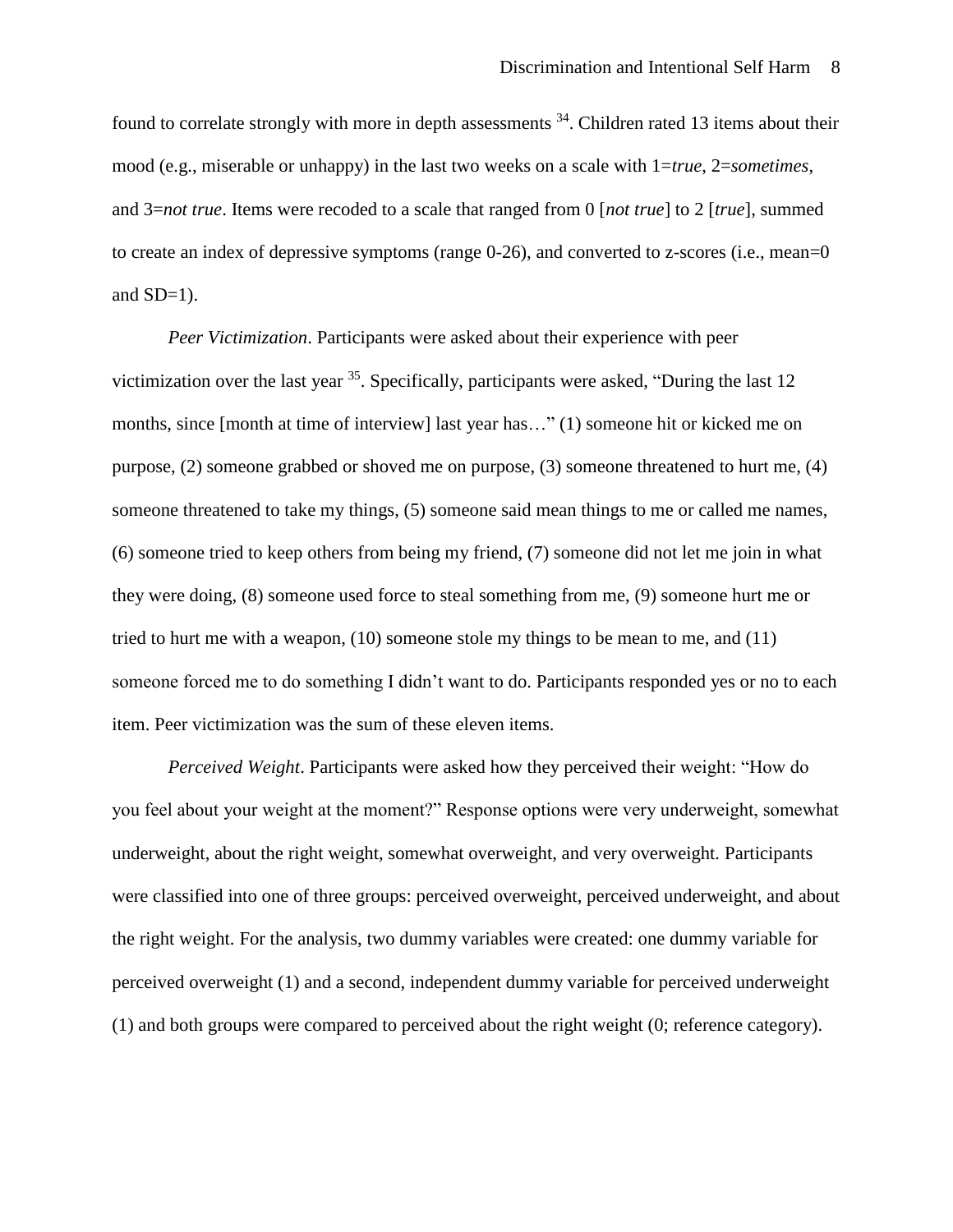*Intentional self-harm/suicidal behavior*. Participants were asked several questions about intentional self-harm and suicidal behavior. Specifically, participants were asked, "Sometimes people feel like hurting themselves. During the past 12 months have you… (1) thought about hurting yourself on purpose in any way? (e.g. by taking an overdose of pills, or by cutting or burning yourself)? (2) hurt yourself on purpose in any way (e.g. by taking an overdose of pills, or by cutting or burning yourself)? (3) ever seriously consider attempting suicide? (4) made a plan about how you would attempt suicide?" Participants responded yes (1) or no (0) to each item. Participants were also asked, "During the past 12 months, how many times did you actually attempt suicide?" Response options ranged from 0 (0 times) to 4 (6 or more times) and were recoded into any reported attempts (1) versus no reported attempts (0).

#### **Statistical Approach**

We used logistic regression to examine the association between weight discrimination and risk of self-harm and suicidal behavior. Model 1 included weight discrimination and study child gender, age, household income, BMI weight category, and depressive symptoms as covariates. Model 2 included Model 1 variables plus peer victimization. Model 3 included Model 1 variables plus weight perception. Finally, we tested for an interaction between gender and weight discrimination on the self-harm and suicidal behavior to examine whether these associations are moderated by gender.

#### Results

Across the sample, 21% of participants reported having experienced unfair treatment based on their body. The prevalence of the outcome measures ranged from 4% for attempted suicide to 16% for thoughts about purposefully hurting the self. Descriptive statistics for all study variables and by discrimination are shown in Table 1. The analytic sample ranged from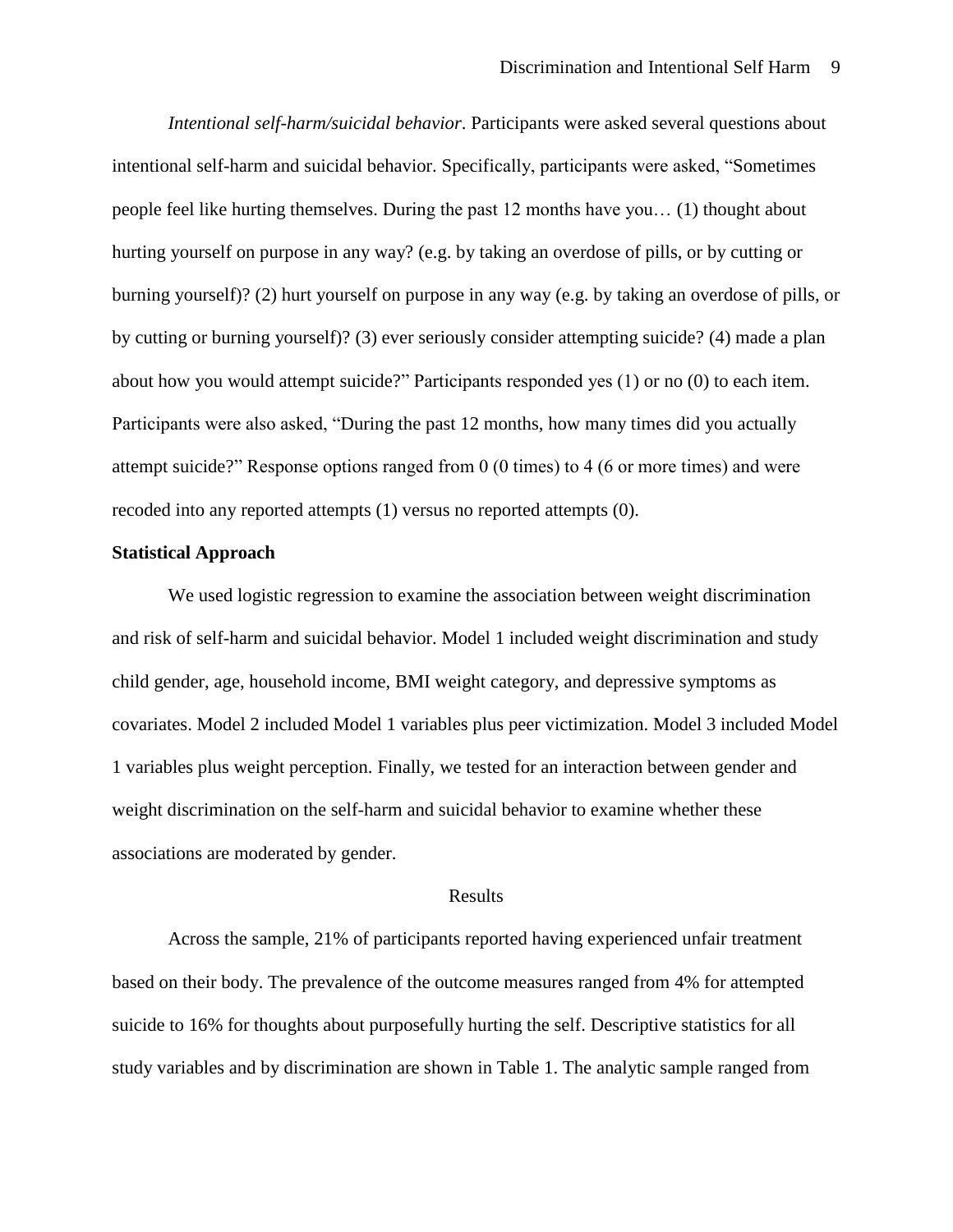2,937 to 2,946 because of missing values on the outcome variables and on peer victimization and weight perception.

Controlling for the basic socio-demographic factors, BMI category, and depressive symptoms, discrimination was associated with an approximately two-fold increased risk of selfintentional harm and suicidal behavior (Tables 2 and 3): Study children who had experienced unfair treatment based on their body thought more about hurting themselves on purpose, had physically hurt themselves, considered killing themselves, had a plan, and had attempted it at least once in the past. Of note, none of the measured BMI weight categories was associated with any of the self-harm or suicide measures.

The inclusion of peer victimization in the last year reduced, but did not eliminate, the association between discrimination and self-harm and suicidal ideation (Tables 2 and 3). Similarly, the inclusion of weight self-perception in the model reduced but did not eliminate most associations between discrimination and the outcome measures (Tables 2 and 3). Consistent with previous research, every additional type of peer victimization in the last year was associated with an approximately 20% increased risk of self-harm and suicidal behavior. Likewise, perceived weight, both perceived overweight and perceived underweight, compared to perceived about the right weight, was associated with an increased risk across all of the dimensions. Weight discrimination continued to have an independent association with thoughts of hurting the self on purpose (OR=1.49, 95% CI=1.13-1.98) when all three risk factors were included simultaneously.

Finally, we tested whether the association between discrimination and self-harm and suicidal behavior was moderated by gender. Across the five outcome measures, there was no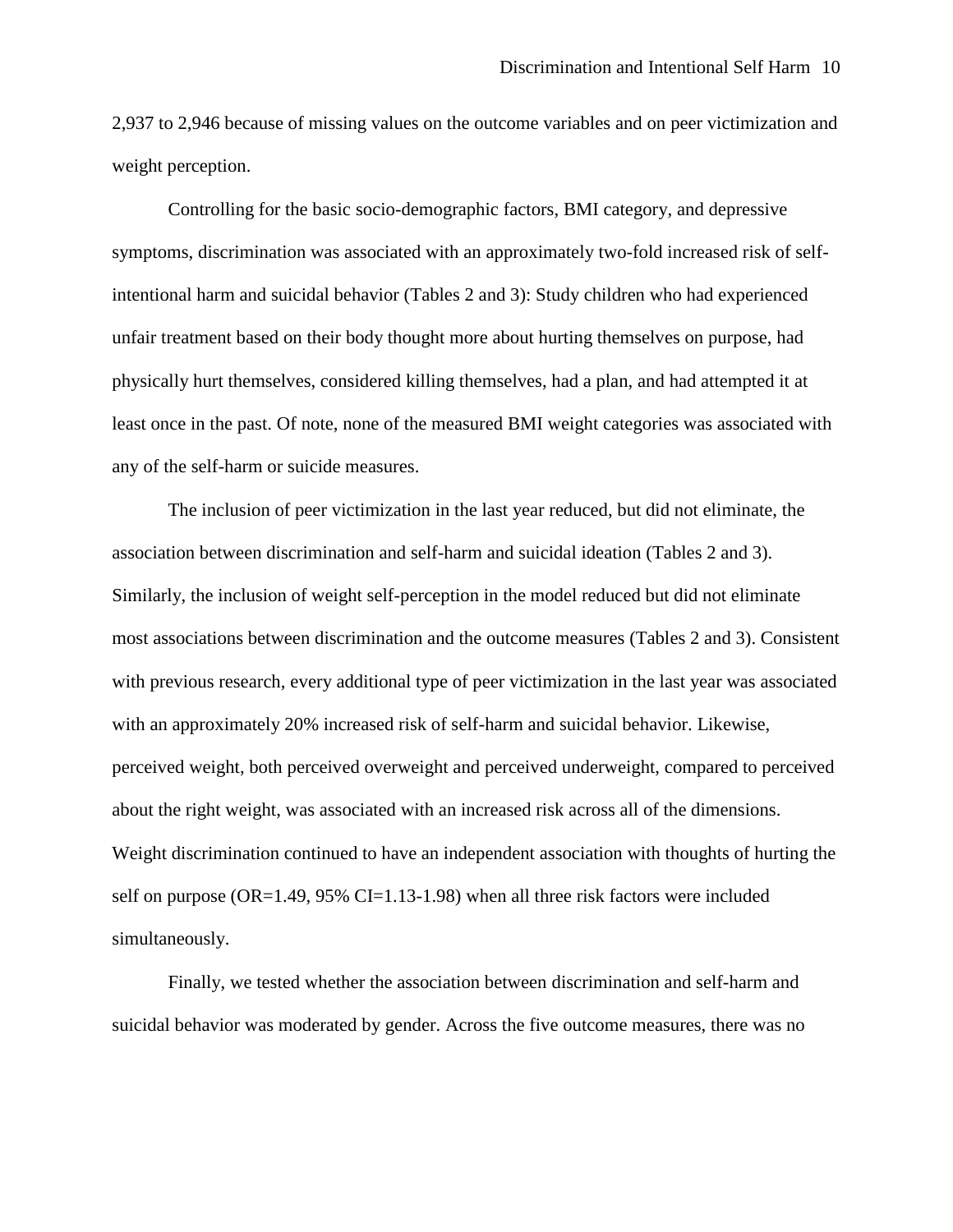evidence that this association differed across adolescent females and adolescent males (i.e., none of the interactions was statistically significant).

#### Discussion

In a large sample of adolescents, we found that having experienced unfair treatment on the basis of the body was associated with an increased risk of thoughts and actions of intentional self-harm. This form of discrimination was associated with an over two-fold increased risk of suicidal behavior and remained strong after adjustment for known predictors of self-harm. These associations were similar across gender, which indicates that adolescent girls and adolescent boys are equally vulnerable to its harmful correlates.

There is substantial evidence that weight discrimination is associated with a number of poor outcomes. Individuals who experience unfair treatment because of their body weight tend to engage in more disordered eating  $36$  and less physical activity  $37$ , which may contribute to the increased risk of weight gain associated with weight discrimination <sup>38</sup>. Growing evidence also suggests that the harmful effect of weight discrimination is not limited to weight-related outcomes. Individuals who experience weight discrimination tend to also experience more daily stress  $39$ , engage in more high-risk behaviors, such as driving while intoxicated  $29$ , and, ultimately, have a greater risk of premature mortality  $\frac{1}{\pi}$  than individuals who have not had these experiences.

Similar to adults, it is also common for adolescents to experience unfair treatment because of their body <sup>18</sup>. Less research has addressed the correlates of this treatment in adolescents, relative to adults, but the existing evidence suggests that the well-being of adolescents suffers when they experience weight discrimination. Students who report weight discrimination in sixth grade, for example, are more dissatisfied with their bodies, experience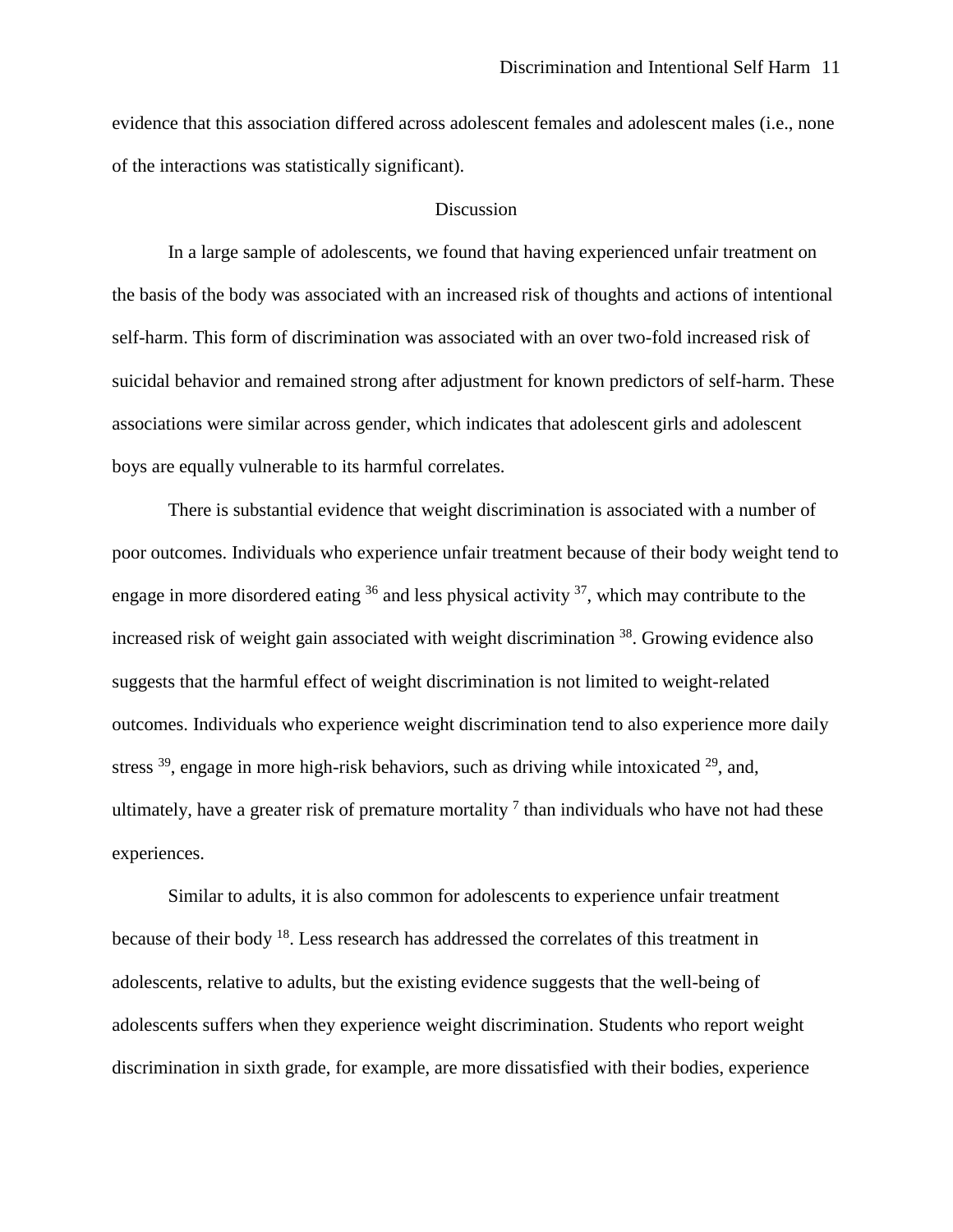more social anxiety, and are lonelier by the eighth grade than students who have not been discriminated against because of their weight <sup>8</sup>.

Weight discrimination may increase risk of self-harm, thoughts of suicide, and attempted suicide because it challenges the core human motive to belong. Discrimination sends the message to recipients that they are not valued in their community <sup>40</sup>. One correlate of this experience is that individuals who are treated unfairly on the basis of their body feel lonely and increase in loneliness over time <sup>6, 8</sup>. Such social isolation is associated with thwarted belongingness and lack of social connection, which greatly increase risk of serious suicide attempts  $10$ . In addition, adolescents often experience weight-based aggression from loved ones in their family  $19$ , which may disrupt the close relationships that often serve as a buffer against social disconnection outside the home.

The associations between discrimination and most of the dimensions of self-harm and suicidal behavior were independent of other known risk factors that are related to both weight discrimination and the outcome measures. Consistent with the well-documented association between victimization and suicide <sup>16</sup>, we found that adolescents who experienced peer victimization had greater risk of self-harm and suicidal behavior. Still, after accounting for the potential overlap between victimization and discrimination, each emerged as an independent risk factor. Likewise, adolescents who perceive their body weight as differing from normal weight are more likely to have thoughts of self-harm  $^{26}$ , and perceiving oneself as overweight may make one more vulnerable to weight discrimination. Again, both weight perception and discrimination increased risk of suicidal behavior, independent of the other.

It is of note that measured BMI weight category was unrelated to intentional self-harm and suicidal behavior. That is, participants with underweight, overweight, or obesity were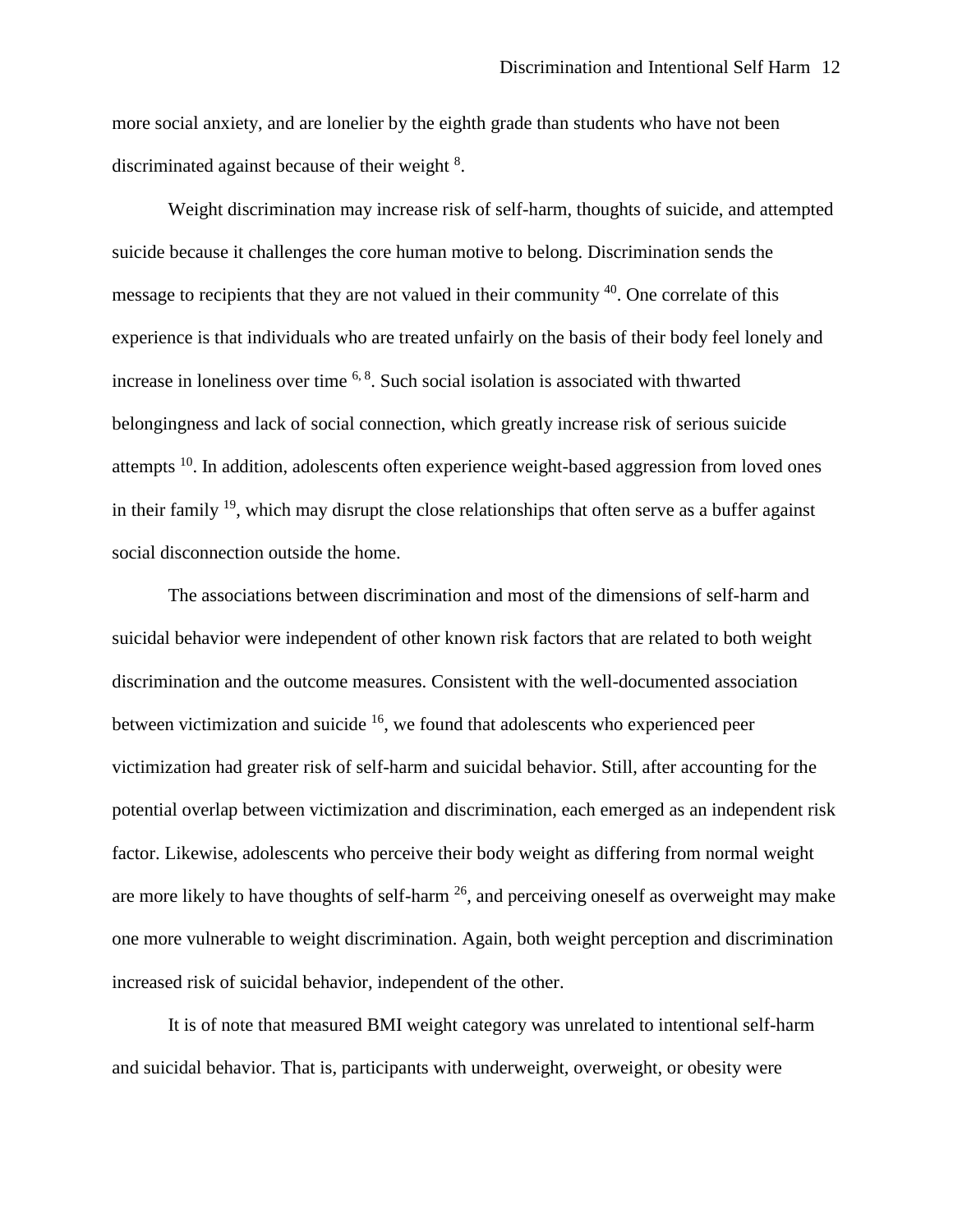equally likely to engage in suicidal thoughts and actions as participants of normal weight. This association is consistent with previous research that has found no association between BMI weight category and suicide ideation or attempts  $2<sup>5</sup>$ . The results also add to the literature on perception of weight and self-harm  $^{26}$ . Specifically, individuals' social experience with their body, in addition to their psychological experience of their own weight, increases risk of suicidal behavior more than measured body weight itself.

The present research had several strengths, including a large sample of adolescents and the measurement of multiple factors associated with self-harm and suicide risk. There are also some weaknesses that could be addressed in future research. For example, the data were crosssectional. It would be helpful in the future to have longitudinal data to examine whether weight discrimination is associated with change in self-harm and suicidal behavior over time. In addition, although the discrimination measure specifically asked about discrimination based on body size, weight, and shape, it also included other aspects of physical appearance. Participants with obesity, however, endorsed this experience more frequently than participants with normal weight (35% versus 17%, respectively), which suggests that the item is sensitive to discrimination based on weight. Still, it would be worthwhile to have a measure that only focused on weight discrimination and included information about the timing, frequency, and severity of the discrimination. Despite these weaknesses, this research indicates that unfair treatment on the basis of the body is associated with increased risk of intentional self-harm and suicidal behaviors, independent of other related risk factors, including symptoms of depression, peer victimization, and perceived body weight. The harmful correlates of weight discrimination start early and extend to significant risk of intentional self-harm and suicidal behaviors.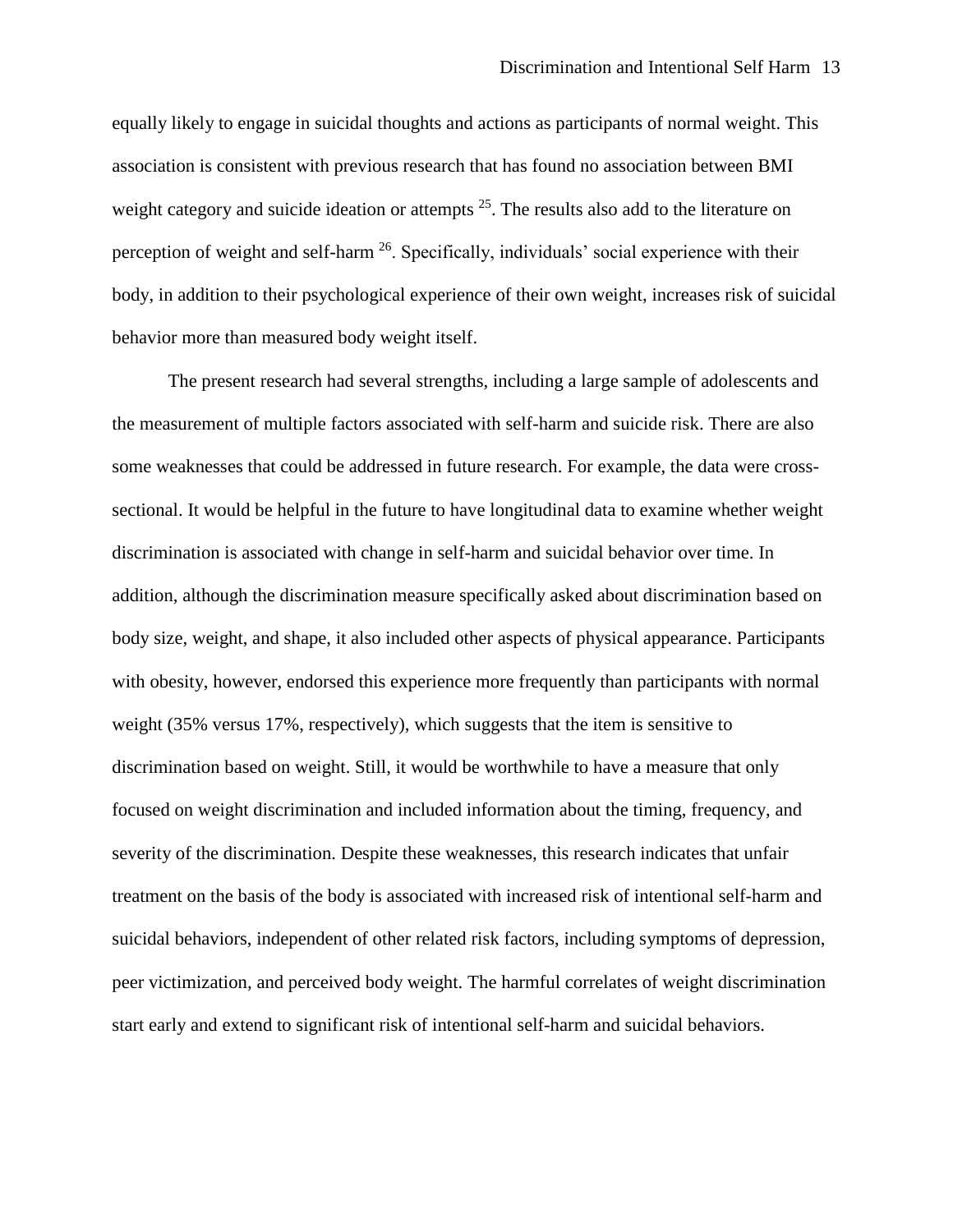#### References

1. Puhl RM, Andreyeva T and Brownell KD. Perceptions of weight discrimination: prevalence and comparison to race and gender discrimination in America. *International Journal of Obesity*. 2008;32.

2. Udo T and Grilo CM. Perceived weight discrimination, childhood maltreatment, and weight gain in U.S. adults with overweight/obesity. *Obesity (Silver Spring)*. 2016;24:1366- 72.

3. Vadiveloo M and Mattei J. Perceived weight discrimination and 10-year risk of allostatic load among US adults. *Ann Behav Med*. 2017;51:91-104.

4. Sutin A, Robinson E, Daly M and Terracciano A. Weight discrimination and unhealthy eating-related behaviors. *Appetite*. 2016;102:83-89.

5. Robinson E, Sutin A and Daly M. Perceived weight discrimination mediates the prospective relation between obesity and depressive symptoms in U.S. and U.K. adults. *Health Psychol*. 2017;36.

6. Sutin AR, Stephan Y, Carretta H and Terracciano A. Perceived discrimination and physical, cognitive, and emotional health in older adulthood. *American Journal of Geriatric Psychiatry*. 2015;23:171-179.

7. Sutin AR, Stephan Y and Terracciano A. Weight discrimination and risk of mortality. *Psychological Science*. 2015;26:1803-1811.

8. Juvonen J, Lessard LM, Schacter HL and Suchilt L. Emotional Implications of Weight Stigma Across Middle School: The Role of Weight-Based Peer Discrimination. *J Clin Child Adolesc Psychol*. 2017;46:150-158.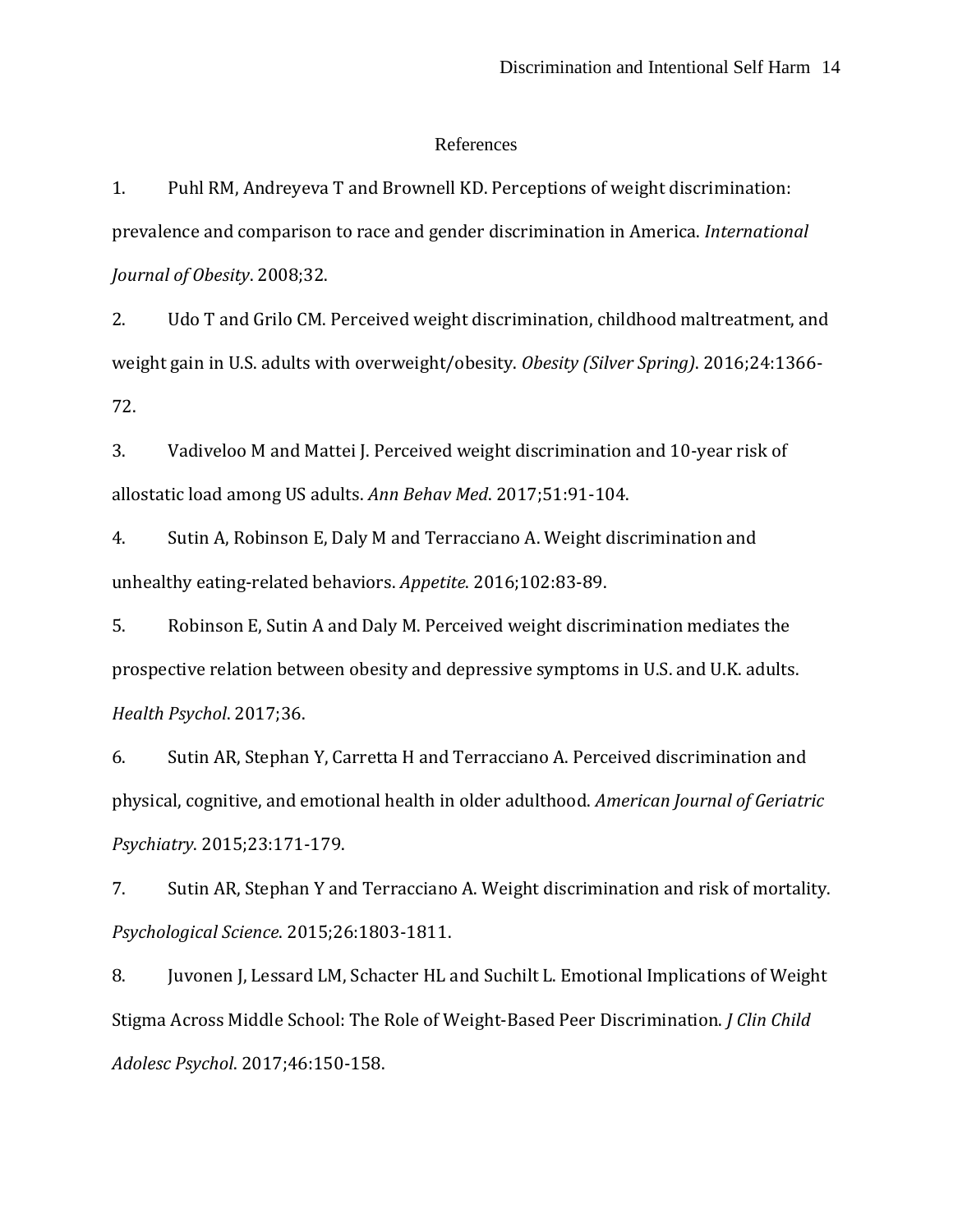9. Klonsky ED. Non-suicidal self-injury: an introduction. *J Clin Psychol*. 2007;63:1039- 43.

10. Van Orden KA, Witte TK, Cukrowicz KC, Braithwaite SR, Selby EA and Joiner TE. The interpersonal theory of suicide. *Psychol Rev*. 2010;117:575-600.

11. Curtin SC, Warner M and Hedegaard H. Increase in suicide in the United States, 1999-2014. 2016.

12. Statistics ABo. Causes of death, Australia, 2015: Suicide in Australia. 2016.

13. Sullivan EM, Annest JL, Simon TR, Luo F and Dahlberg LL. Suicide trends among persons ages 10-24 years - United States, 1994-2012. 2015:201-205.

14. Nock MK, Borges G, Bromet EJ, Alonso J, Angermeyer M, Beautrais A, Bruffaerts R, Chiu WT, de Girolamo G, Gluzman S, de Graaf R, Gureje O, Haro JM, Huang Y, Karam E, Kessler RC, Lepine JP, Levinson D, Medina-Mora ME, Ono Y, Posada-Villa J and Williams D. Cross-national prevalence and risk factors for suicidal ideation, plans and attempts. *Br J Psychiatry*. 2008;192:98-105.

15. Evans E, Hawton K and Rodham K. Factors associated with suicidal phenomena in adolescents: a systematic review of population-based studies. *Clin Psychol Rev*. 2004;24:957-79.

16. van Geel M, Vedder P and Tanilon J. Relationship between peer victimization, cyberbullying, and suicide in children and adolescents: a meta-analysis. *JAMA Pediatr*. 2014;168:435-42.

17. Reijntjes A, Kamphuis JH, Prinzie P and Telch MJ. Peer victimization and internalizing problems in children: a meta-analysis of longitudinal studies. *Child Abuse Negl*. 2010;34:244-52.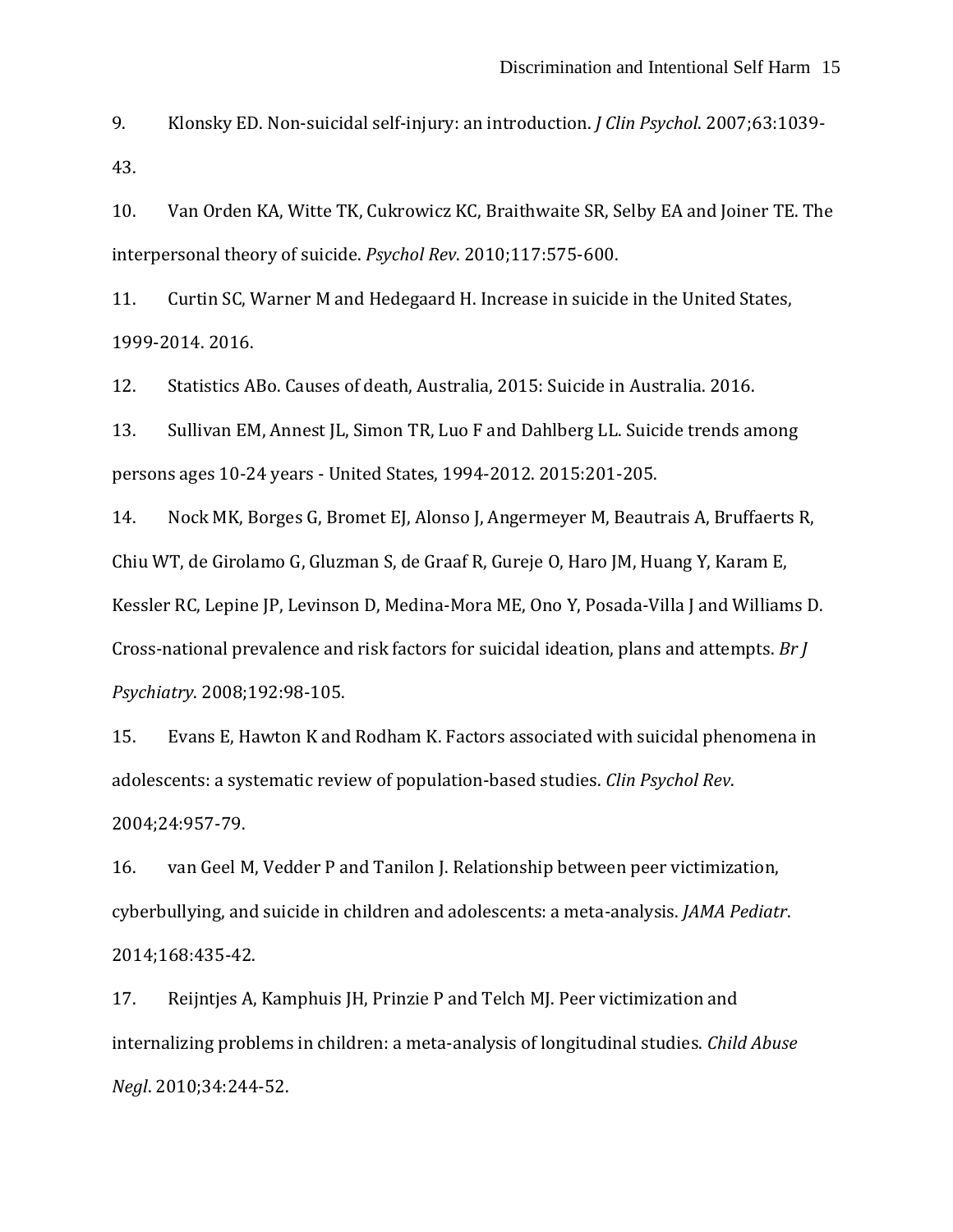18. Puhl RM and King KM. Weight discrimination and bullying. *Best Pract Res Clin Endocrinol Metab*. 2013;27:117-27.

19. Eisenberg ME, Neumark-Sztainer D and Story M. Associations of weight-based teasing and emotional well-being among adolescents. *Arch Pediatr Adolesc Med*. 2003;157:733-8.

20. Lawler M and Nixon E. Body dissatisfaction among adolescent boys and girls: the effects of body mass, peer appearance culture and internalization of appearance ideals. *J Youth Adolesc*. 2011;40:59-71.

21. Gini G and Espelage DL. Peer victimization, cyberbullying, and suicide risk in children and adolescents. *JAMA*. 2014;312:545-6.

22. Janssen I, Craig WM, Boyce WF and Pickett W. Associations between overweight and obesity with bullying behaviors in school-aged children. *Pediatrics*. 2004;113:1187-94.

23. van Geel M, Vedder P and Tanilon J. Are overweight and obese youths more often bullied by their peers? A meta-analysis on the correlation between weight status and bullying. *Int J Obes (Lond)*. 2014;38:1263-7.

24. Perera S, Eisen RB, Dennis BB, Bawor M, Bhatt M, Bhatnagar N, Thabane L, de Souza R and Samaan Z. Body Mass Index Is an Important Predictor for Suicide: Results from a Systematic Review and Meta-Analysis. *Suicide Life Threat Behav*. 2016;46:697-736.

25. Crow S, Eisenberg ME, Story M and Neumark-Sztainer D. Suicidal behavior in adolescents: relationship to weight status, weight control behaviors, and body dissatisfaction. *Int J Eat Disord*. 2008;41:82-7.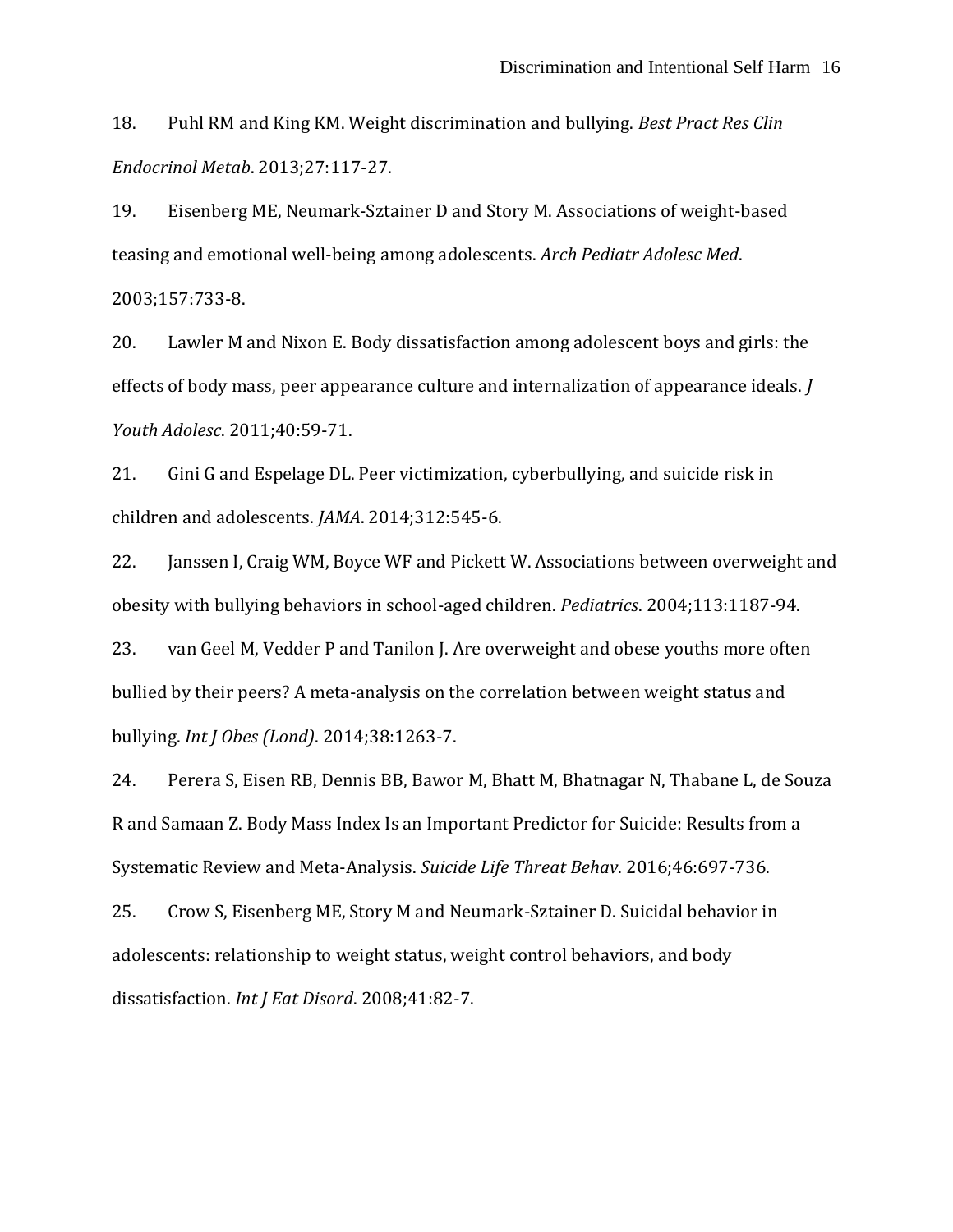26. Eaton DK, Lowry R, Brener ND, Galuska DA and Crosby AE. Associations of body mass index and perceived weight with suicide ideation and suicide attempts among US high school students. *Arch Pediatr Adolesc Med*. 2005;159:513-9.

27. Goldfield G, Moore C, Henderson K, Buchholz A, Obeid N and Flament M. The relation between weight-based teasing and psychological adjustment in adolescents. *Paediatr Child Health*. 2010;15:283-288.

28. Whetstone LM, Morrissey SL and Cummings DM. Children at risk: the association between perceived weight status and suicidal thoughts and attempts in middle school youth. *J Sch Health*. 2007;77:59-66; quiz 98-9.

29. Sutin AR and Terracciano A. Perceived weight discrimination and high-risk healthrelated behaviors. *Obesity*. in press.

30. Dave D and Rashad I. Overweight status, self-perception, and suicidal behaviors among adolescents. *Soc Sci Med*. 2009;68:1685-91.

31. Imenda S. Is there a conceptual difference between theoretical and conceptual frameworks? *Journal of Social Sciences*. 2014;38:185-195.

32. Sanson A, Nicholson J, Ungerer J, Zubrick S, Wilson K, Ainley J and Wake M. Introducing the Longitudinal Study of Australian Children. *LSAC Discussion Paper*. 2002;1.

33. Kuczmarski RJ, Ogden CL, Grummer-Strawn LM, Flegal KM, Guo SS, Wei R, Mei Z, Curtin LR, Roche AF and Johnson CL. CDC growth charts: United States. *Adv Data*. 2000:1- 27.

34. Angold A, Costello EJ, Messer SC, Pickles A, Winder F and Silver D. Development of a short questionnaire for use in epidemiological studies of depression in children and adolescents. *International Journal of Methods in Psychiatric Research*. 1995;5:237-249.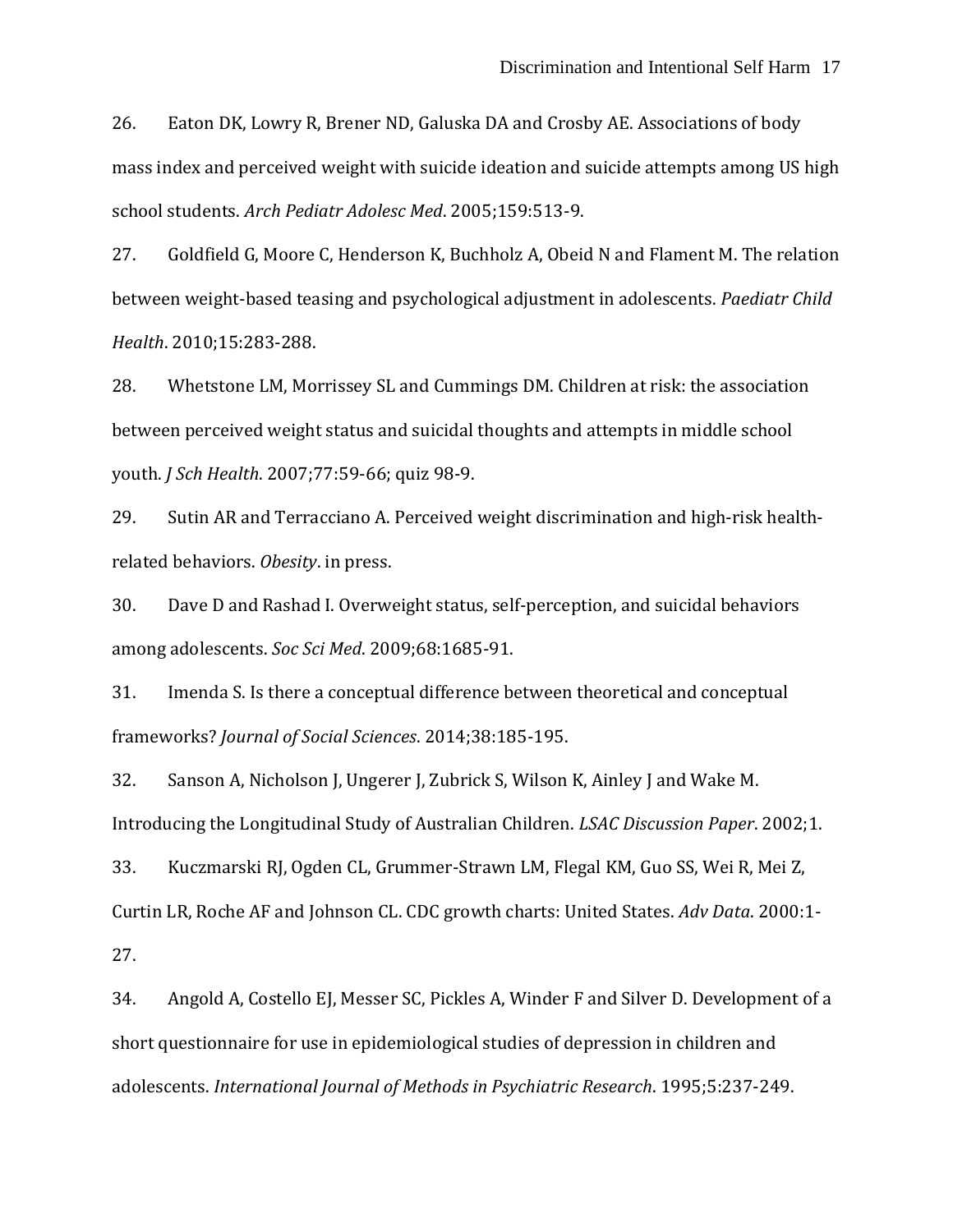35. Vivolo-Kantor AM, Martell BN, Holland KM and Westby R. A systematic review and content analysis of bullying and cyber-bullying measurement strategies. *Aggress Violent Behav*. 2014;19:423-434.

36. Durso LE, Latner JD and Hayashi K. Perceived discrimination is associated with binge eating in a community sample of non-overweight, overweight, and obese adults. *Obes Facts*. 2012;5:869-80.

37. Vartanian LR and Shaprow JG. Effects of weight stigma on exercise motivation and behavior: A preliminary investigation among college-aged females. *Journal of Health Psychology*. 2008;13:131-138.

38. Sutin AR and Terracciano A. Perceived weight discrimination and obesity. *PLoS One*. 2013;8:e70048.

39. Sutin AR, Stephan Y, Grzywacz JG, Robinson E, Daly M and Terracciano A. Perceived weight discrimination, changes in health, and daily stressors. *Obesity (Silver Spring)*. 2016;24:2202-9.

40. Smart Richman L and Leary MR. Reactions to discrimination, stigmatization, ostracism, and other forms of interpersonal rejection: a multimotive model. *Psychol Rev*. 2009;116:365-83.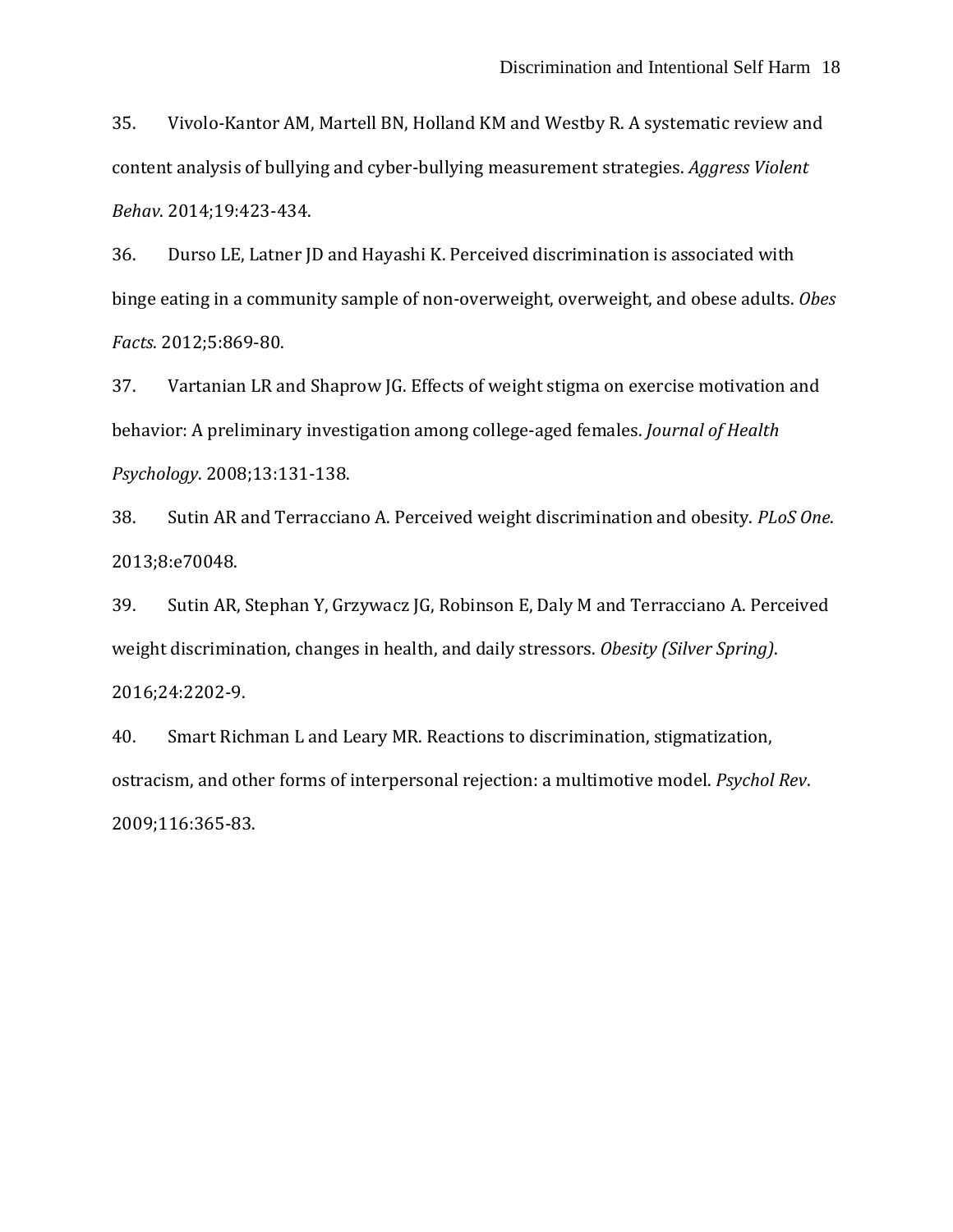## Table 1

*Descriptive Statistics for All Study Variables for the Full Sample and by Weight Discrimination*

|                            | <b>Full Sample</b> | <b>Weight Discrimination</b> |                   |  |
|----------------------------|--------------------|------------------------------|-------------------|--|
|                            |                    | No (2338)                    | Yes $(620)$       |  |
| Sex (female)               | 48.3% (1424)       | 46.9% (1091)                 | 53.7% (333)       |  |
| Age                        | 14.40(0.49)        | 14.41 (.49)                  | 14.37 (.48)       |  |
| Household income           | 2650.02 (2458.35)  | 2704.97 (2638.37)            | 2443.68 (1596.89) |  |
| Depressive symptoms        | 5.34(6.52)         | 4.25(5.80)                   | 9.44(7.38)        |  |
| BMI (underweight)          | $6.5\%$ (191)      | $6.3\%$ (146)                | $7.3\%$ (45)      |  |
| BMI (normal weight)        | 67.4% (1988)       | 70.5% (1642)                 | 55.8% (346)       |  |
| BMI (overweight)           | 19.2% (565)        | 17.5% (407)                  | 25.5% (158)       |  |
| <b>BMI</b> (obesity)       | $6.9\%$ (204)      | 5.7% (133)                   | $11.5\%$ (71)     |  |
| Weight discrimination      | 21% (620)          | $0\%$ (0)                    | 100% (620)        |  |
| Peer victimization         | 1.99(2.40)         | 1.44(1.97)                   | 4.03(2.73)        |  |
| Perceived overweight       | 26.2% (771)        | 21% (489)                    | 45.5% (282)       |  |
| Perceived underweight      | 12.1% (355)        | 11% (255)                    | $16.1\%$ (100)    |  |
| Perceived normal weight    | 61.7% (1820)       | 68% (1582)                   | 38.4% (238)       |  |
| Thought about hurting self | 15.9% (468)        | 10.9% (252)                  | 35% (216)         |  |
| Hurt self on purpose       | 8.8% (260)         | 5.5% (128)                   | 21.3% (132)       |  |
| Consider suicide           | 8.2% (242)         | 5.3% (122)                   | 19.4% (120)       |  |
| Suicide plan               | 6.9% (202)         | $4.1\%$ (95)                 | 17.3% (107)       |  |
| Attempted suicide          | 4% (118)           | $2.6\%$ (61)                 | $9.2\%$ (57)      |  |

*Note*. *N*=2,948. Numbers are either percentages (*n*) or means (standard deviations). Descriptive statistics for household income (range 0-85,988) and depressive symptoms (range=0-26) are reported in the raw metric in Table 1 and converted to z-scores for the analyses.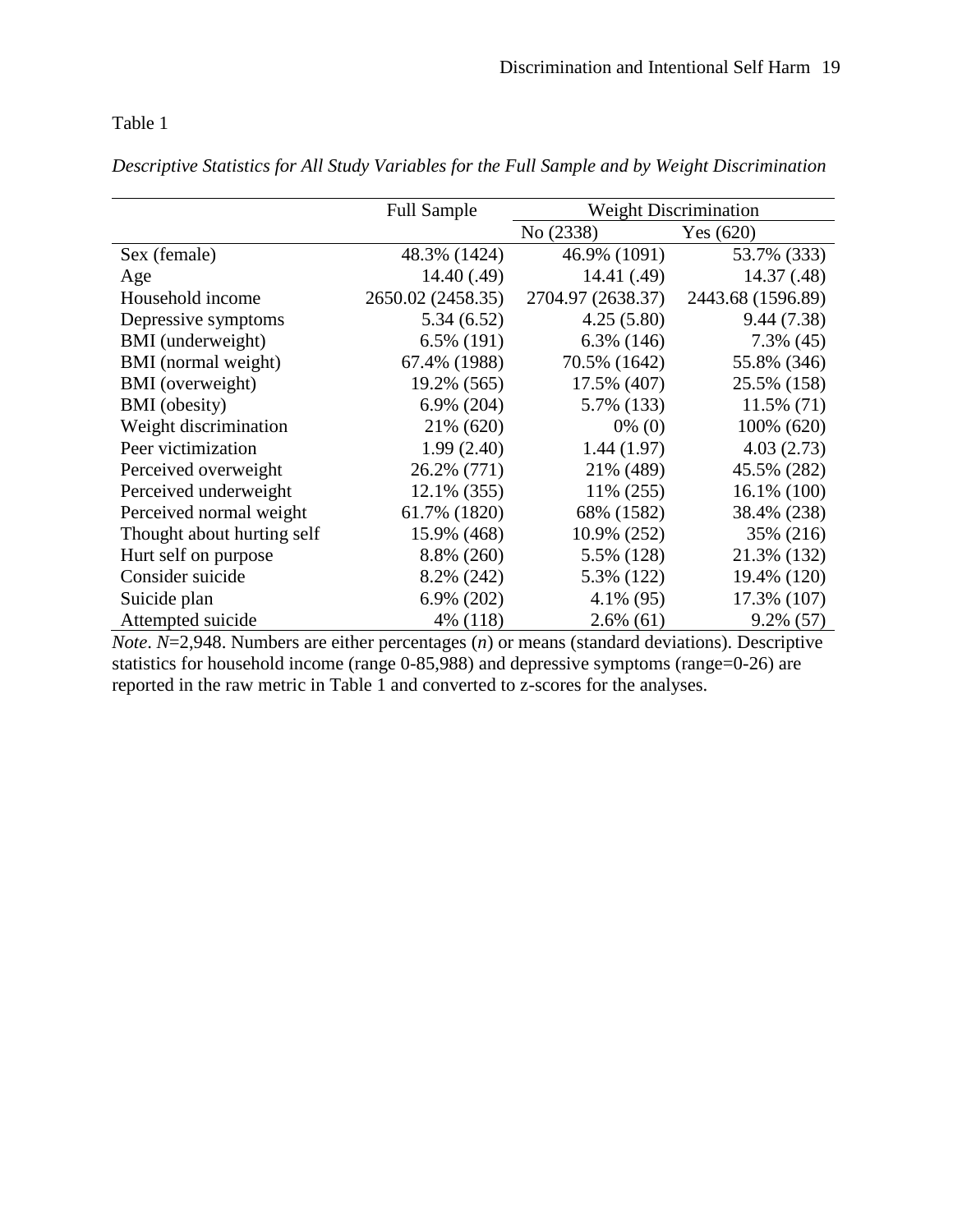### Table 2

| Logistic Regression Predicting the Self-Harm Behaviors from Weight Discrimination |  |  |  |  |  |
|-----------------------------------------------------------------------------------|--|--|--|--|--|
|-----------------------------------------------------------------------------------|--|--|--|--|--|

| Predictors                         | Model 1              | Model 2                    | Model 3                 |
|------------------------------------|----------------------|----------------------------|-------------------------|
|                                    |                      | Thought about hurting self |                         |
| Sex (female)                       | $3.14(2.44-4.03)$ ** | $3.71(2.86-4.81)$ **       | $3.21 (2.45 - 4.18)$ ** |
| Age                                | $1.06(.84-1.35)$     | $1.07(.84-1.37)$           | $1.04(.81-1.32)$        |
| Household income                   | $1.00(.88-1.12)$     | $1.01(.90-1.13)$           | $1.00(.88-1.13)$        |
| Depressive symptoms                | $2.69(2.41-2.99)$ ** | $2.51(2.26-2.80)$ **       | $2.66(1.39-2.96)$ **    |
| BMI (underweight) <sup>a</sup>     | $.95(.58-1.57)$      | $1.04(0.63-1.72)$          | $.70(.41-1.21)$         |
| BMI (overweight) <sup>a</sup>      | $1.05(.78-1.41)$     | $1.04$ (.77-1.41)          | $.89(.64-1.24)$         |
| BMI (obesity) $a$                  | $.96(.61-1.51)$      | $1.01(.64-1.60)$           | $.72(.44-1.18)$         |
| Peer victimization                 |                      | $1.19(1.13-1.25)$ **       |                         |
| Perceived overweight <sup>b</sup>  |                      |                            | $1.82(1.35-2.46)$ **    |
| Perceived underweight <sup>b</sup> |                      |                            | $2.36(1.60-3.49)$ **    |
| Weight discrimination              | $2.41(1.88-3.10)**$  | $1.66(1.26-2.19)$ **       | $2.15(1.66 - 2.77)$ **  |
| Sample Size $(N)$                  | 2940                 | 2939                       | 2938                    |
|                                    |                      | Hurt self on purpose       |                         |
| Sex (female)                       | $3.79(2.70-5.31)$ ** | $4.44(3.13-6.29)$ **       | $3.58(2.51-5.10)$ **    |
| Age                                | $1.09(.81-1.47)$     | $1.09(.80-1.48)$           | $1.06(.78-1.43)$        |
| Household income                   | $.81(.65-1.02)$      | $.85(.68-1.06)$            | $.80(.64-1.01)$         |
| Depressive symptoms                | $2.75(2.43-3.11)$ ** | $2.56(2.28-2.94)$ **       | $2.70(2.38-3.06)$ **    |
| BMI (underweight) <sup>a</sup>     | $1.12(.60-2.09)$     | $1.24(0.66-2.32)$          | $.97(.50-1.90)$         |
| BMI (overweight) <sup>a</sup>      | $.94(.64-1.36)$      | $.92(.63-1.35)$            | $.73(.48-1.11)$         |
| BMI (obesity) $a$                  | $.82(.47-1.44)$      | $.84$ $(.48-1.50)$         | $.58(.31-1.05)$         |
| Peer victimization                 |                      | $1.19(1.12-1.26)$ **       |                         |
| Perceived overweight               |                      |                            | $1.98(1.36-2.88)$ **    |
| Perceived underweight <sup>b</sup> |                      |                            | $1.81(1.09-3.01)$ **    |
| Weight discrimination <sup>b</sup> | $2.27(1.67-3.08)$ ** | $1.52(1.08-2.14)$ *        | $2.03(1.48-2.77)$ **    |
| Sample Size (N)                    | 2942                 | 2941                       | 2940                    |

*Note*. Coefficients are odds ratios (95% confidence intervals) from logistic regression. Model 1 controls for sex, age, household income, depressive symptoms and body mass index (BMI) weight category. Model 2 controls for Model 1 covariates and peer victimization. Model 3 controls for Model 1 covariates and perceived weight. <sup>a</sup> The reference category is normal weight. <sup>b</sup> The reference category is perceived about the right weight.

 $*^*p<.01$ .

<sup>\*</sup>*p*<.05.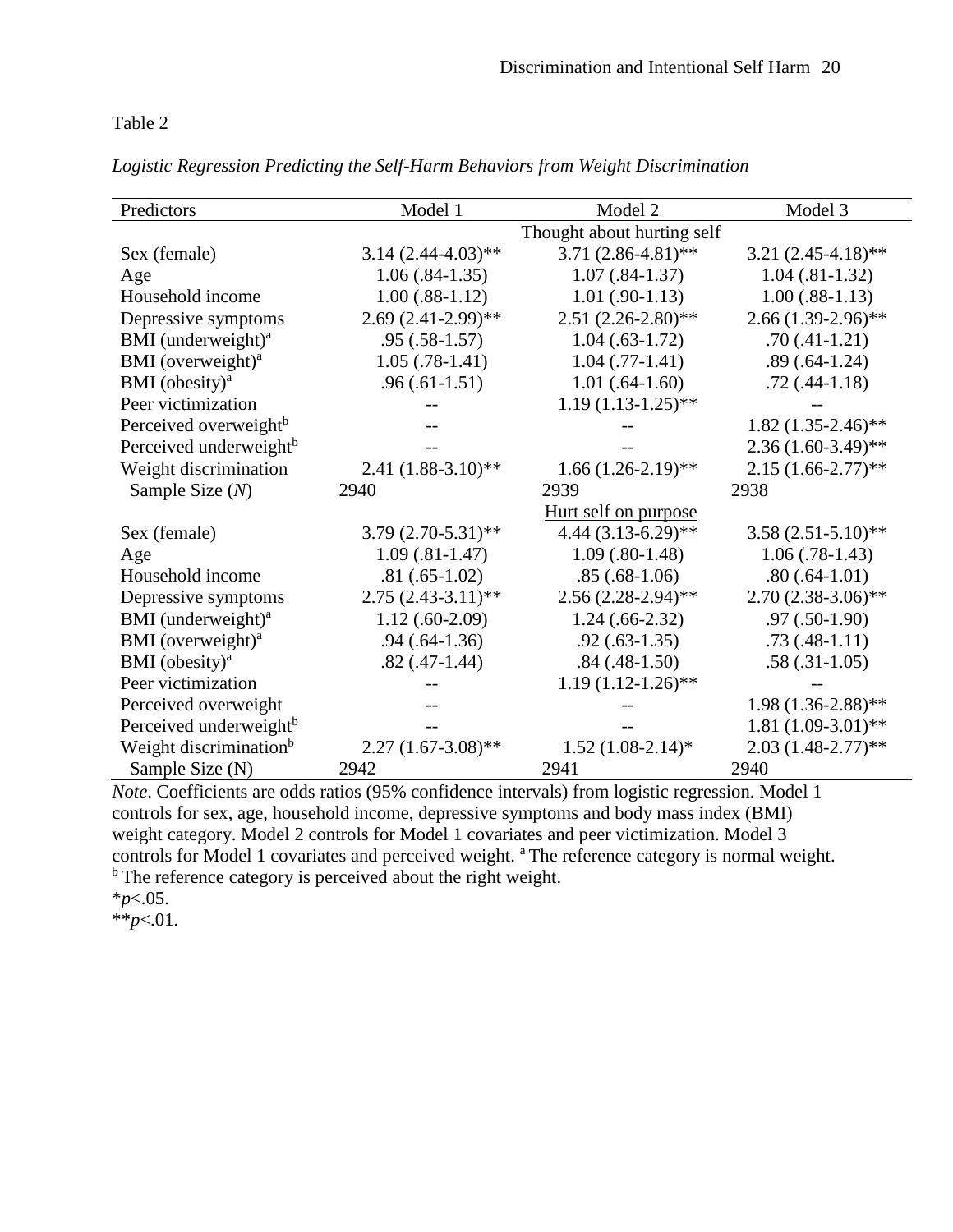# Table 3

| Logistic Regression Predicting Suicidal Behaviors from Weight Discrimination |  |  |  |  |  |  |  |  |  |
|------------------------------------------------------------------------------|--|--|--|--|--|--|--|--|--|
|------------------------------------------------------------------------------|--|--|--|--|--|--|--|--|--|

| Predictors                         | Model 1              | Model 2                   | Model 3                 |
|------------------------------------|----------------------|---------------------------|-------------------------|
|                                    |                      | <b>Considered Suicide</b> |                         |
| Sex (female)                       | $1.50(1.10-2.03)*$   | $1.77(1.29-2.43)$ **      | $1.42 (1.02 - 1.97)^*$  |
| Age                                | $1.18(.88-1.60)$     | $1.20(.88-1.63)$          | $1.16(.86-1.57)$        |
| Household income                   | $.64(.50-.83)$ **    | $.68(.53-.88)$ **         | $.63$ $(.49-.82)$ **    |
| Depressive symptoms                | $2.69(2.38-3.04)$ ** | $2.52(2.22-2.86)$ **      | $2.66(2.35-3.00)$ **    |
| BMI (underweight) <sup>a</sup>     | $.73(.36-1.45)$      | $.82(.41-1.63)$           | $.59(.28-1.23)$         |
| BMI (overweight) <sup>a</sup>      | $.77(.52-1.14)$      | $.76(.51-1.13)$           | $.61(.40-.95)*$         |
| BMI (obesity) $a$                  | $.73(.42-1.27)$      | $.76(.43-1.34)$           | $.53(.29-.96)$ *        |
| Peer victimization                 |                      | $1.22(1.15-1.29)$ **      |                         |
| Perceived overweight <sup>b</sup>  |                      |                           | $1.96(1.33-2.88)$ **    |
| Perceived underweight <sup>b</sup> |                      |                           | $1.94 (1.20 - 3.15)$ ** |
| Weight discrimination              | $2.17(1.59-2.96)$ ** | $1.34(.95-1.90)$          | $1.91(1.39-2.63)$ **    |
| Sample Size (N)                    | 2943                 | 2942                      | 2941                    |
|                                    |                      |                           |                         |
|                                    |                      | Suicide plan              |                         |
| Sex (female)                       | $1.29(.94-1.79)$     | $1.52(1.08-2.12)*$        | $1.36(.96-1.92)$        |
| Age                                | $1.03$ $(.75-1.42)$  | $1.04$ (.75-1.43)         | $1.01(0.73-1.39)$       |
| Household income                   | $.68(.52-.89)$ **    | $.72(.55-.95)*$           | $.68(.52-.89)$ **       |
| Depressive symptoms                | $2.43(2.14-2.76)$ ** | $2.27(1.98-2.59)$ **      | $2.41(2.12-2.74)$ **    |
| BMI (underweight) <sup>a</sup>     | $1.14(.59-2.21)$     | $1.29(.66-2.50)$          | $.78(.39-1.58)$         |
| BMI (overweight) <sup>a</sup>      | $.90(.60-1.36)$      | $.89(.58-1.35)$           | $.84(.53-1.33)$         |
| BMI (obesity) $a$                  | $1.36(.81-2.28)$     | $1.44(.84-2.45)$          | $1.18(.66-2.36)$        |
| Peer victimization                 |                      | $1.21(1.14-1.29)*$        |                         |
| Perceived overweight <sup>b</sup>  |                      |                           | $1.54(1.02-2.36)*$      |
| Perceived underweight <sup>b</sup> |                      |                           | $2.52(1.55-4.10)$ **    |
| Weight discrimination              | $2.50(1.81-2.47)$ ** | $1.58(1.10-2.26)$ *       | $2.34(1.60-3.12)$ **    |
| Sample Size (N)                    | 2943                 | 2942                      | 2941                    |
|                                    |                      |                           |                         |
|                                    |                      | Attempted suicide         |                         |
| Sex (female)                       | $1.32(.88-1.97)$     | $1.56(1.03-2.35)*$        | 1.29.84(1.98)           |
| Age                                | $1.03(.69-1.52)$     | $1.03(.69-1.54)$          | $1.00$ $(.67-1.48)$     |
| Household income                   | $.41(.27-.61)$ **    | $.44$ $(.29-.66)$ **      | $.40(.27-.61)$ **       |
| Depressive symptoms                | $2.05(1.76-2.39)$ ** | $1.87(1.58-2.21)**$       | $2.01(1.72-2.35)$ **    |
| BMI (underweight) <sup>a</sup>     | $1.25(.57-2.72)$     | $1.43(.65-3.12)$          | $.89(.39-2.06)$         |
| BMI (overweight) <sup>a</sup>      | $.97(.59-1.60)$      | $.97(.58-1.60)$           | $.77(0.44-1.34)$        |
| BMI (obesity) <sup>a</sup>         | $.94(0.48-1.85)$     | $.99(.50-1.96)$           | $.67$ $(.32-1.39)$      |
| Peer victimization                 |                      | $2.21(1.12-1.30)$ **      |                         |
| Perceived overweight <sup>b</sup>  |                      |                           | $2.25(1.34-3.78)$ **    |
| Perceived underweight <sup>b</sup> |                      |                           | $2.67(1.47-4.86)$ **    |
| Weight discrimination              | $1.96(1.30-2.96)$ ** | $1.23(0.78-1.93)$         | $1.65(1.09-2.51)*$      |
| Sample Size (N)                    | 2946                 | 2945                      | 2944                    |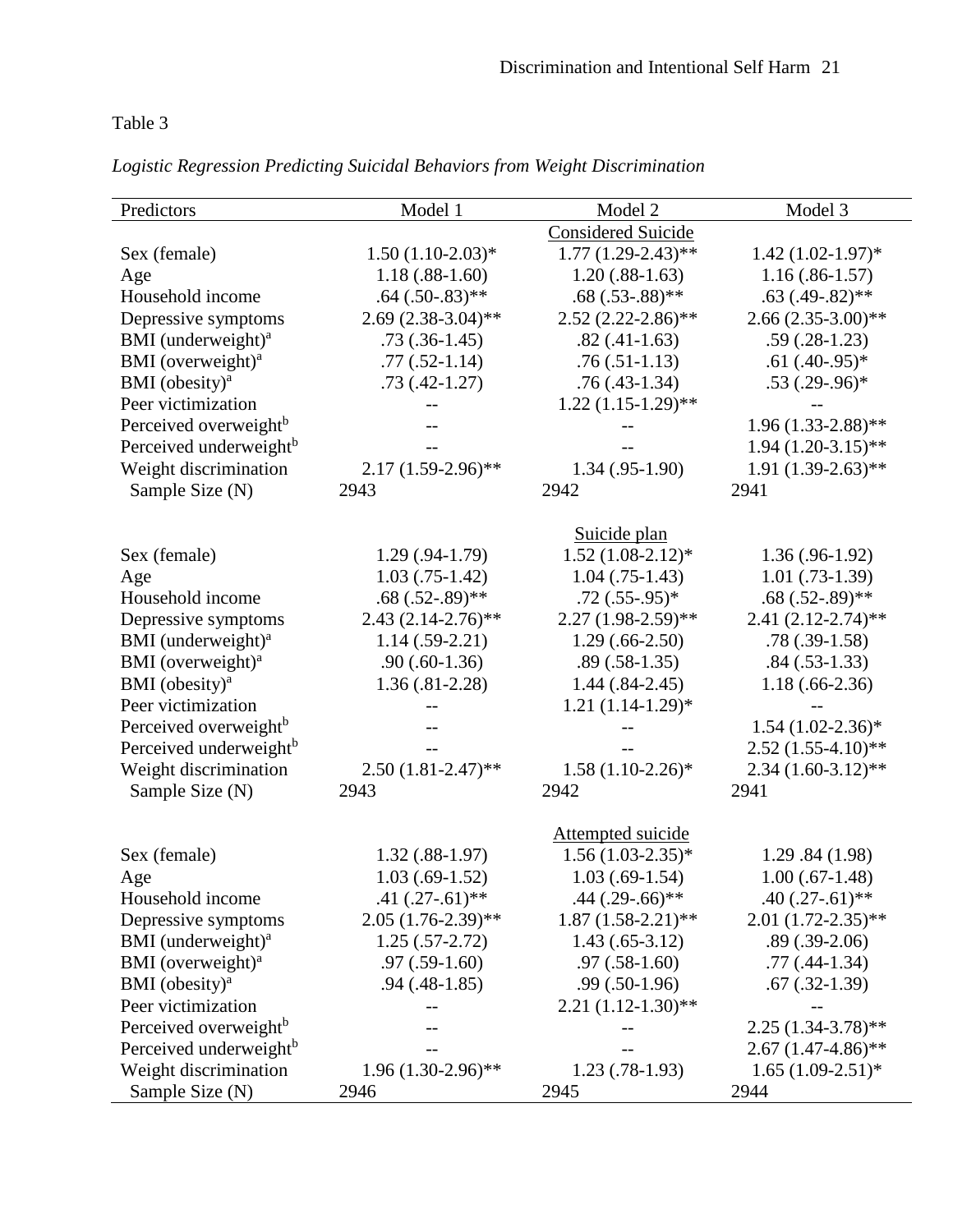*Note*. Coefficients are odds ratios (95% confidence intervals) from logistic regression. Model 1 controls for sex, age, household income, depressive symptoms and body mass index (BMI) weight category. Model 2 controls for Model 1 covariates and peer victimization. Model 3 controls for Model 1 covariates and perceived weight. <sup>a</sup> The reference category is normal weight. <sup>b</sup> The reference category is perceived about the right weight. \**p*<.05.

 $*^*p<.01$ .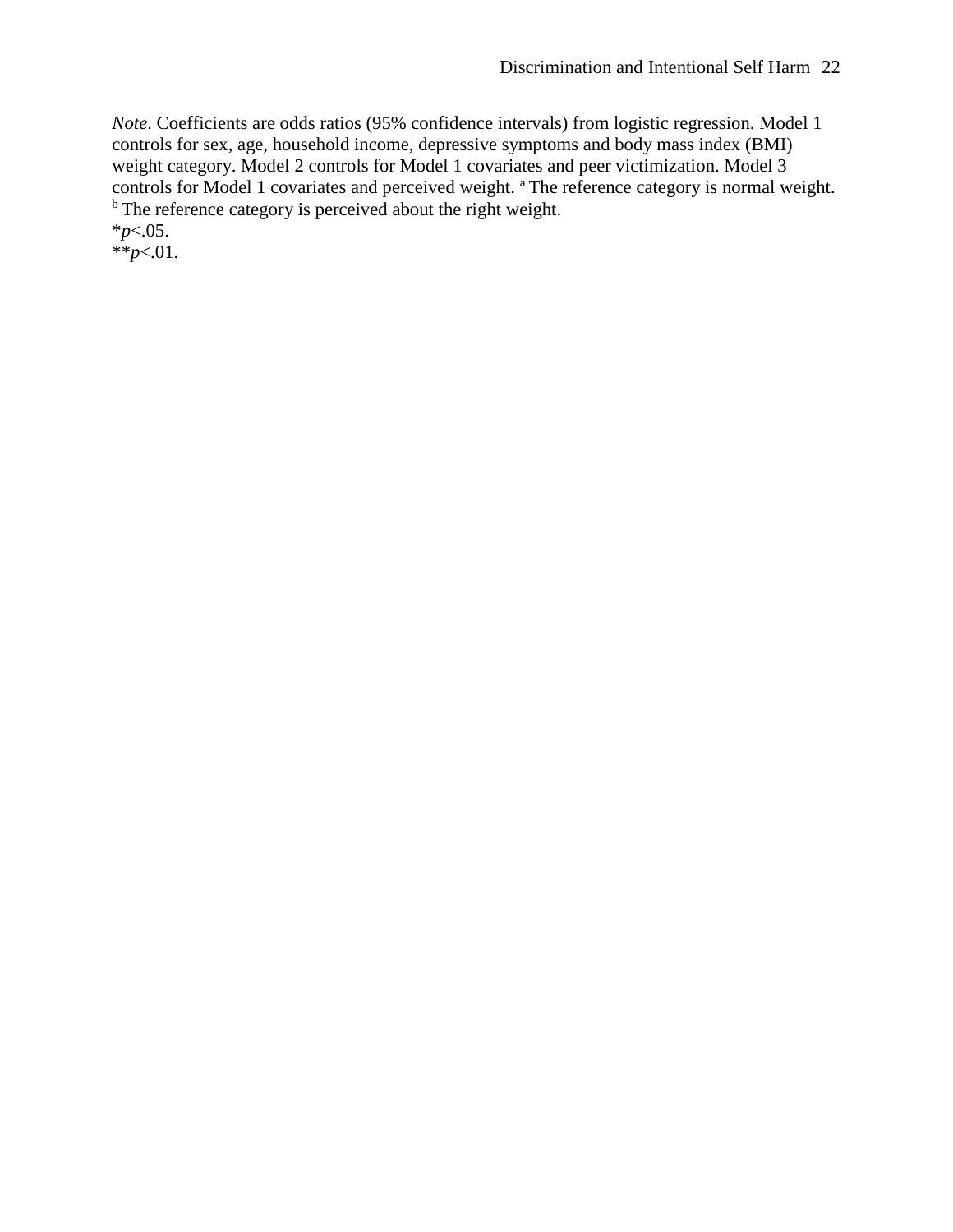## Figure Caption

Conceptual model of predictors (weight discrimination, peer victimization, weight perception) of self-harm and suicide behaviors accounting for covariates (sex, age, household income, depressive symptoms, body mass index).